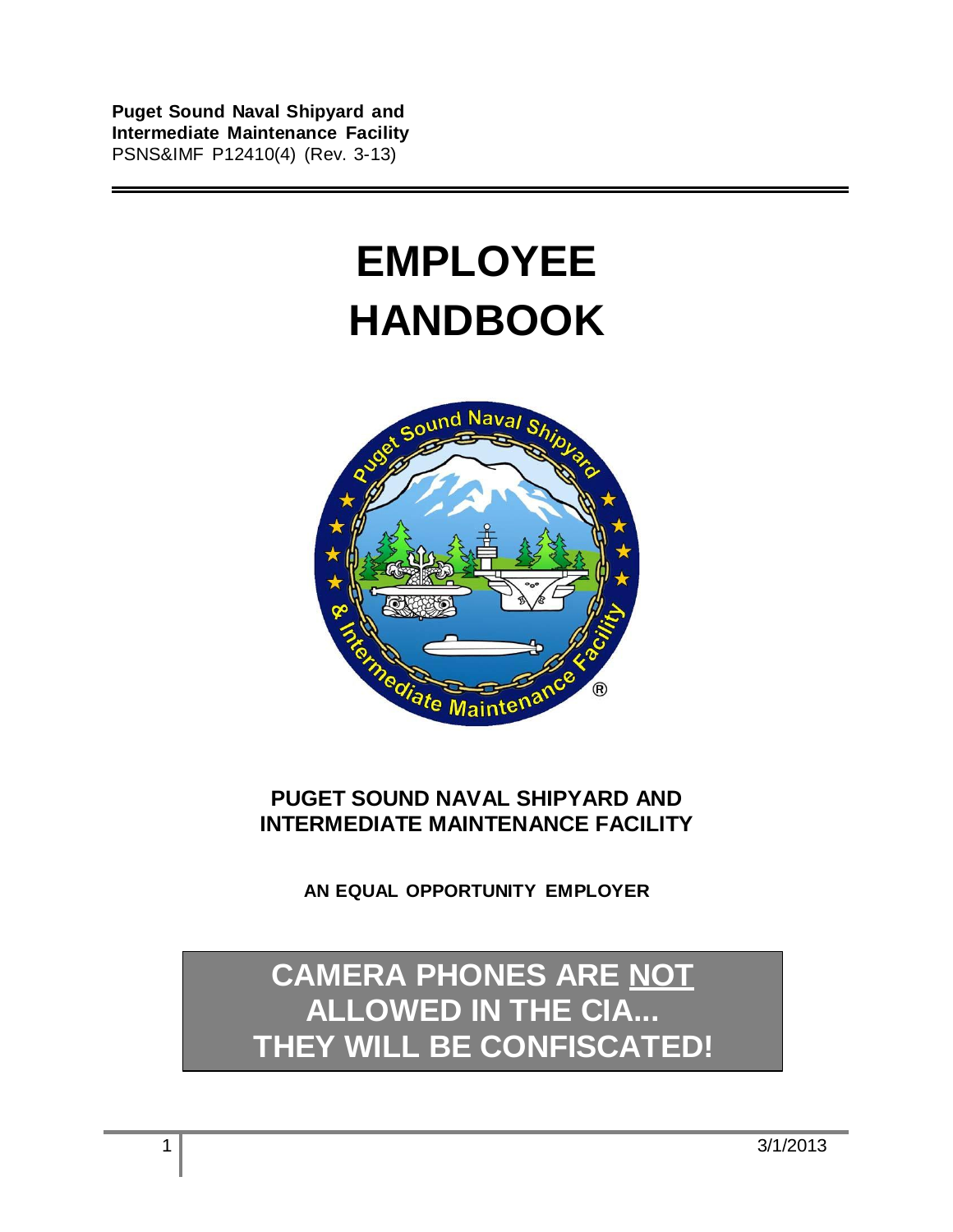## **TABLE OF CONTENTS**

#### THE COMMAND

## YOUR JOB

|    | 13 |
|----|----|
| 13 |    |
|    | 14 |
|    | 15 |
|    | 16 |
|    |    |
|    | 16 |
| 18 |    |
|    | 18 |
| 21 |    |
|    | 23 |
|    |    |
| 24 |    |
|    | 24 |
|    |    |

## YOUR RESPONSIBILITIES

## YOUR PRIVILEGES, BENEFITS, OPPORTUNITIES

## NAVY UNITS IN THE PUGET SOUND AREA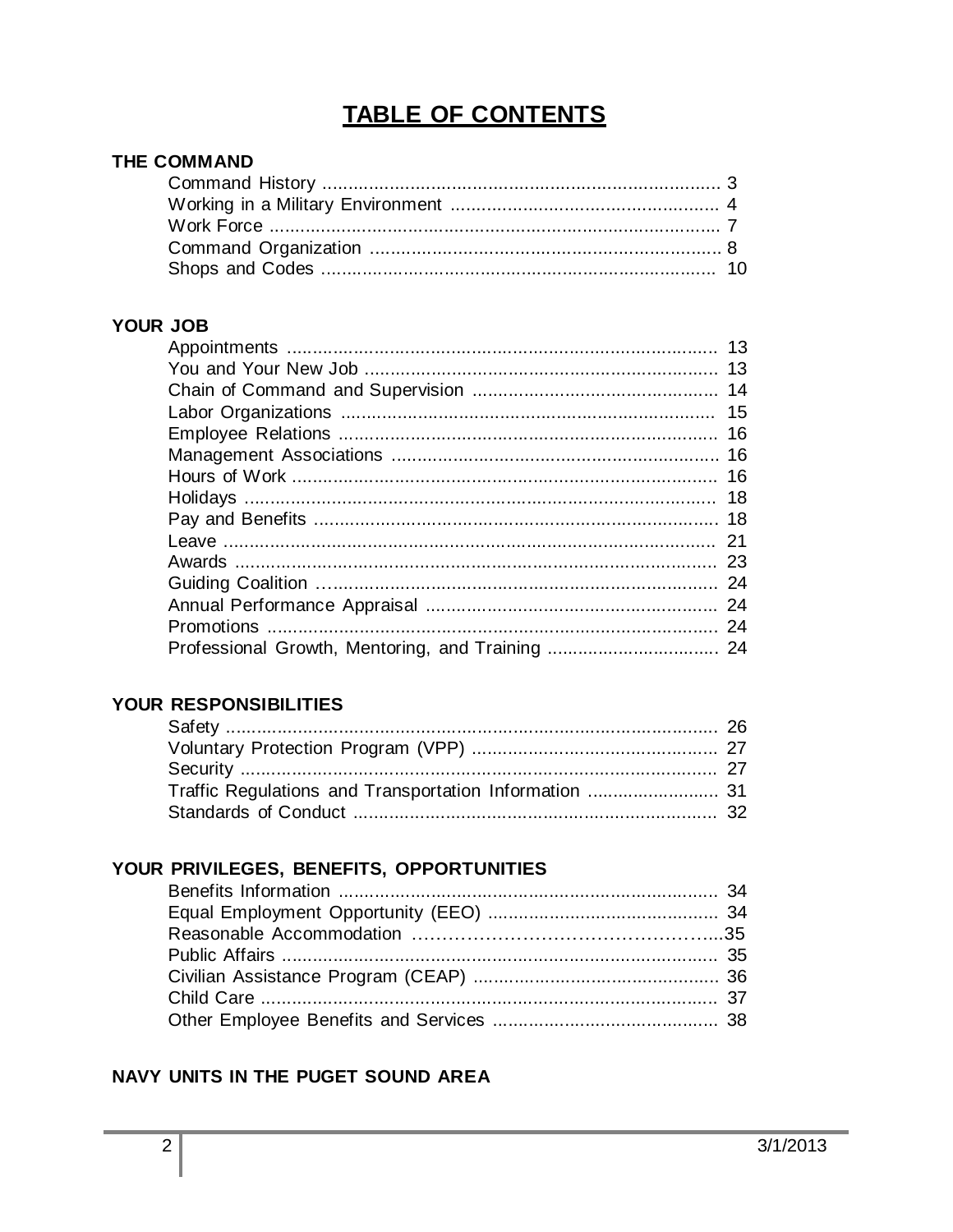## **COMMAND HISTORY**

Puget Sound Naval Shipyard was originally established in 1891 as a Naval Station and was designated Navy Yard Puget Sound in 1901. During World War I, the Navy Yard constructed ships, including 25 sub-chasers, seven submarines, two minesweepers, seven sea-going tugs, and two ammunition ships, as well as 1,700 small boats. During World War II, the Shipyard's primary effort was to repair the battle-damaged battleships and aircraft carriers, as well as smaller warships, of the U.S. Pacific Fleet and those of its Allies. Five of the eight battleships bombed at Pearl Harbor on December 7, 1941, were repaired at the Shipyard and returned to duty. During the War, the Shipyard repaired 26 battleships (some more than once), 18 aircraft carriers, 13 cruisers, and 79 destroyers; in addition, 50 ships were built or fitted out at the yard. More than 30,000 workers built, fitted out, repaired, overhauled or modernized nearly 400 fighting ships here between 1941 and 1945. On August 27, 1992, the Shipyard's Controlled Industrial Area (CIA) was recognized for its contribution and designated as a National Historic Landmark under the theme "World War II in the Pacific". This designation put the Shipyard in the same category with landmarks such as Pearl Harbor, Monticello, and Mount Vernon.

Following World War II, Navy Yard Puget Sound was designated Puget Sound Naval Shipyard. The Shipyard engaged in an extensive program of modernizing carriers, including converting conventional flight decks to angle decks. During the Korean conflict, the Shipyard was engaged in the activation of ships. In the late 1950s the Shipyard entered an era of new construction with the building of a new class of guided missile frigates. USS SCULPIN (SSN 590) was the first nuclear powered submarine worked on at Puget Sound Naval Shipyard in 1965.

In 1990 the U.S. Navy authorized a program to recycle nuclear powered ships at Puget Sound Naval Shipyard. The Shipyard has pioneered an environmentally safe method of deactivating, and recycling nuclear-powered ships and disposing of reactor compartments. This process places the U.S. Navy in the role of being the world's only organization to design, build, operate, and recycle nuclear powered ships.

Naval Intermediate Maintenance Facility, Pacific Northwest, first known as Trident Refit Facility (TRF), Bangor, was established on July 31, 1981 as the primary maintenance facility for the West Coast Trident submarine fleet. In 1998 TRF consolidated with Shore Intermediate Maintenance Activity (SIMA), at Everett and Bremerton, and became Naval Intermediate Maintenance Facility (NAVIMFAC) Pacific Northwest.

On May 15, 2003, Puget Sound Naval Shipyard and the Naval Intermediate Maintenance Facility, Pacific Northwest (located at Bangor, Bremerton and Everett, WA) consolidated into one maintenance activity - creating PSNS & IMF. The consolidation improves fleet readiness by allowing the Navy to accomplish the highest priority, real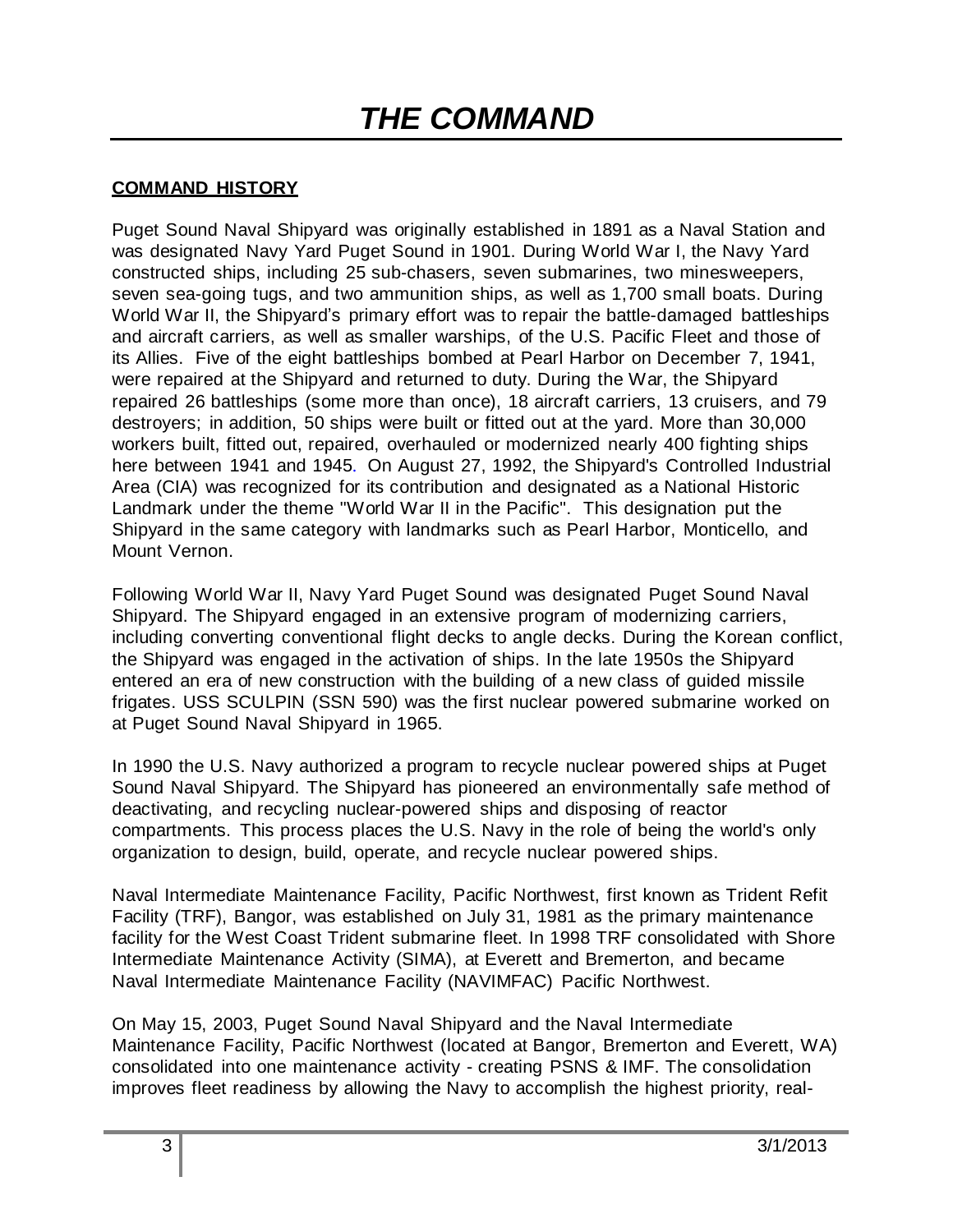time ship maintenance requirements while achieving the most maintenance effort possible for the tax dollar. PSNS & IMF is the only Command authorized to conduct reactor compartment disposal work for our nuclear powered warships.

Today, the Bangor site operates refit piers, repair shops, and a dry dock located in the homeports of submarines, ships, and aircraft carriers in the Pacific Northwest. Bangor has expertise in hull, mechanical, electrical, electronics, and weapons systems repair and continually responds to meet the fleet's maintenance and repair needs with on-time, cost-effective quality service.

The Delta Pier at Bangor, so named because of its triangular configuration, has two refit piers and a dry dock on the shore side. It has one of the largest dry docks built by the Navy and is the only dry dock in the world constructed parallel to the shoreline. Everett piers accommodate numerous surface ships and an aircraft carrier.

In addition to the Shipyard and IMF consolidation, another opportunity to further improve service to the fleet arose in 2003. Surface ship maintenance organizations including the Supervisor of Shipbuilding, Puget Sound (SSPS), portions of the Commander, Naval Surface Group, Pacific Northwest Maintenance Staff (CNSGPNW ), and Fleet Technical Support Center, Pacific Detachment Everett (FTSCPAC Det Everett) joined PSNS & IMF in standing up the Northwest Regional Maintenance Center (NWRMC). The NWRMC is now one of the few regions that provide maintenance for every class of Navy Vessel.

The sharing of expertise and resources between the Bremerton and Bangor sites provides the Navy with a streamlined approach to maintenance and allows for the savings to be reinvested in the fleet. The Command is proud of its history as a naval presence on the West Coast since 1891 and of its current status as a world-class maintenance facility for the U.S. Navy. The combined organization is better equipped to continue to provide superb leadership and continuous process improvement in the areas of productivity, environmental stewardship, and technical innovation. Puget Sound Naval Shipyard and Intermediate Maintenance Facility is the Pacific Northwest's largest Naval shore facility and one of Washington State's largest industrial installations.

## **WORKING IN A MILITARY ENVIRONM ENT**

Working in a military environment is different from working in a civilian establishment. In the event of an emergency or critical process it is required that you comply with military direction and orders. It will help you in your daily job assignments if you familiarize yourself with military command and structure. In addition, you will benefit from learning military time as well as rank and insignia.

**Military Time:** In Navy time, the 24 hours of the day are numbered, starting with one hour after midnight, and ending with 2400 at midnight. For example: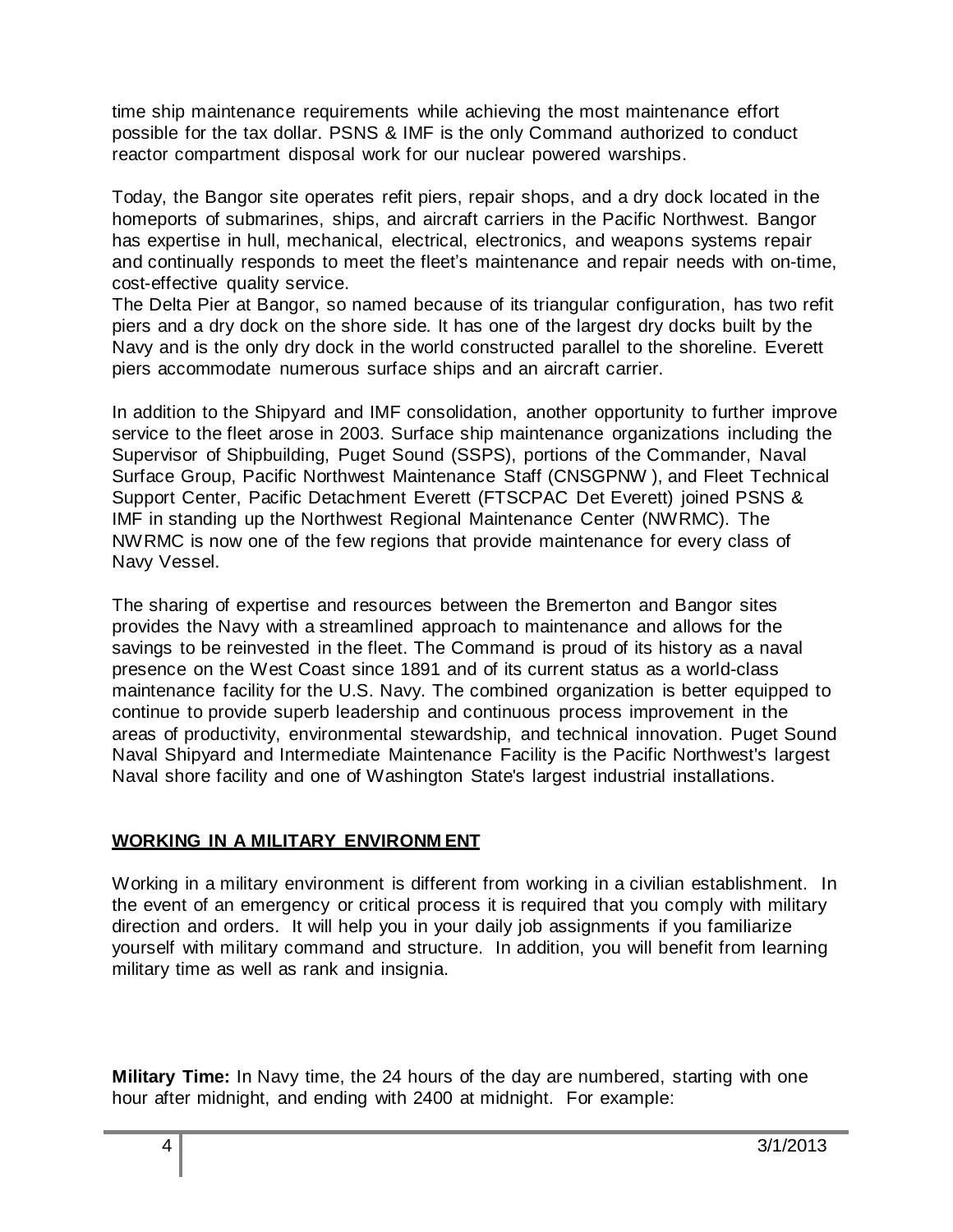| Before Noon         | After Noon          |
|---------------------|---------------------|
| $12:01$ a.m. = 0001 | 12:00 p.m. = $1200$ |
| 1:00 a.m. $= 0100$  | 1:00 p.m. = $1300$  |
| $2:00$ a.m. = 0200  | $2:00$ p.m. = 1400  |
| $10:00$ a.m. = 1000 | $12:00$ a.m. = 2400 |

In order to readily tell Navy time from noon on, a simplified way is to add the hour to 12, ie. 5:00 p.m. is 12 plus 5, or 1700. For minutes within the hour, they are read as 1710, 1745, etc.

**Colors:** The formal raising and lowering of the American Flag that takes place every morning at 0800 and every evening at sunset. If you are outside and you hear the "attention" signal, you are to stop and turn towards the flag area, remove your hat and stand either at attention (if military or civilian veteran) or with your hand over your heart. If you are in a vehicle you should stop your vehicle and turn down the radio. Wait until the National Anthem or Retreat is completed and the "carry on" signal is heard. This is a courtesy, not a requirement.

**Command Whistle:** At PSNS & IMF Bremerton site, all motor vehicles and cycle movement (except Command buses and emergency vehicles) shall cease in the interest of pedestrian safety between the 1602 and 1609 whistles. Cyclist shall dismount and walk (push) bicycles.

**Addressing Military Personnel:** When addressing military personnel, it is common to address them by their rank first and then their last name. For example, when you greet an E-7 enlisted person whose name is John Smith; you would address him as Chief Smith. The military has two rank structures - officer and enlisted.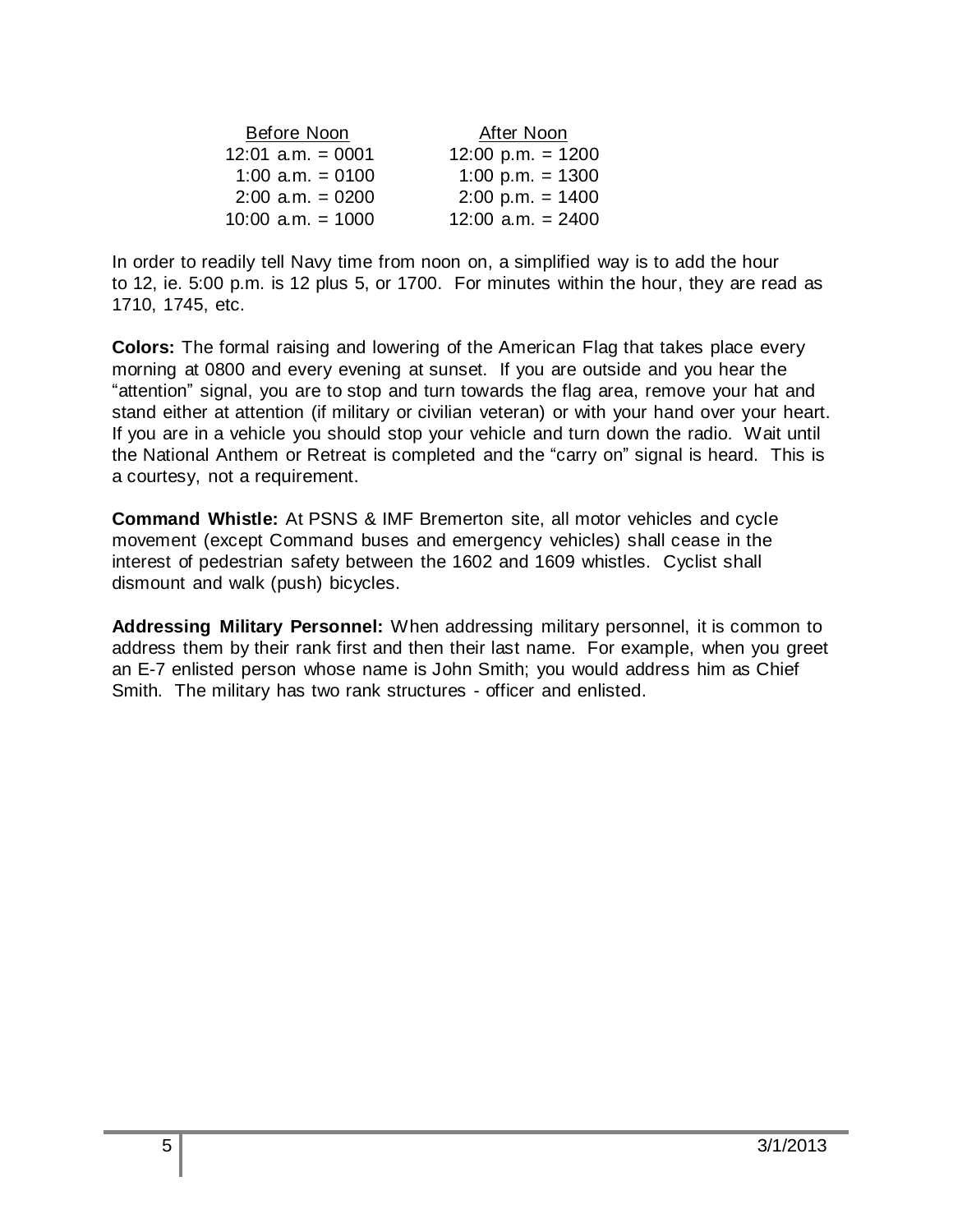| Pay Grade | Rate                                |                 |      | Abbreviation Upper Sleeve Collar and Cap |
|-----------|-------------------------------------|-----------------|------|------------------------------------------|
| $E-1$     | Seaman Recruit                      | <b>SR</b>       | none | none                                     |
| $E-2$     | Seaman Apprentice                   | <b>SA</b>       |      | none                                     |
| $E-3$     | Seaman                              | SN              |      | none                                     |
| $E-4$     | Petty Officer<br><b>Third Class</b> | PO <sub>3</sub> |      |                                          |
| $E-5$     | Petty Officer<br>Second Class       | PO <sub>2</sub> |      |                                          |
| $E-6$     | Petty Officer<br><b>First Class</b> | PO <sub>1</sub> |      |                                          |
| $E-7$     | Chief Petty Officer                 | CPO             |      | <b>THE</b>                               |
| $E-8$     | Senior Chief<br>Petty Officer       | <b>SCPO</b>     |      |                                          |
| $E-9$     | Master Chief<br>Petty Officer       | <b>MCPO</b>     |      |                                          |

## **Rank Insignias for Enlisted and Officers:**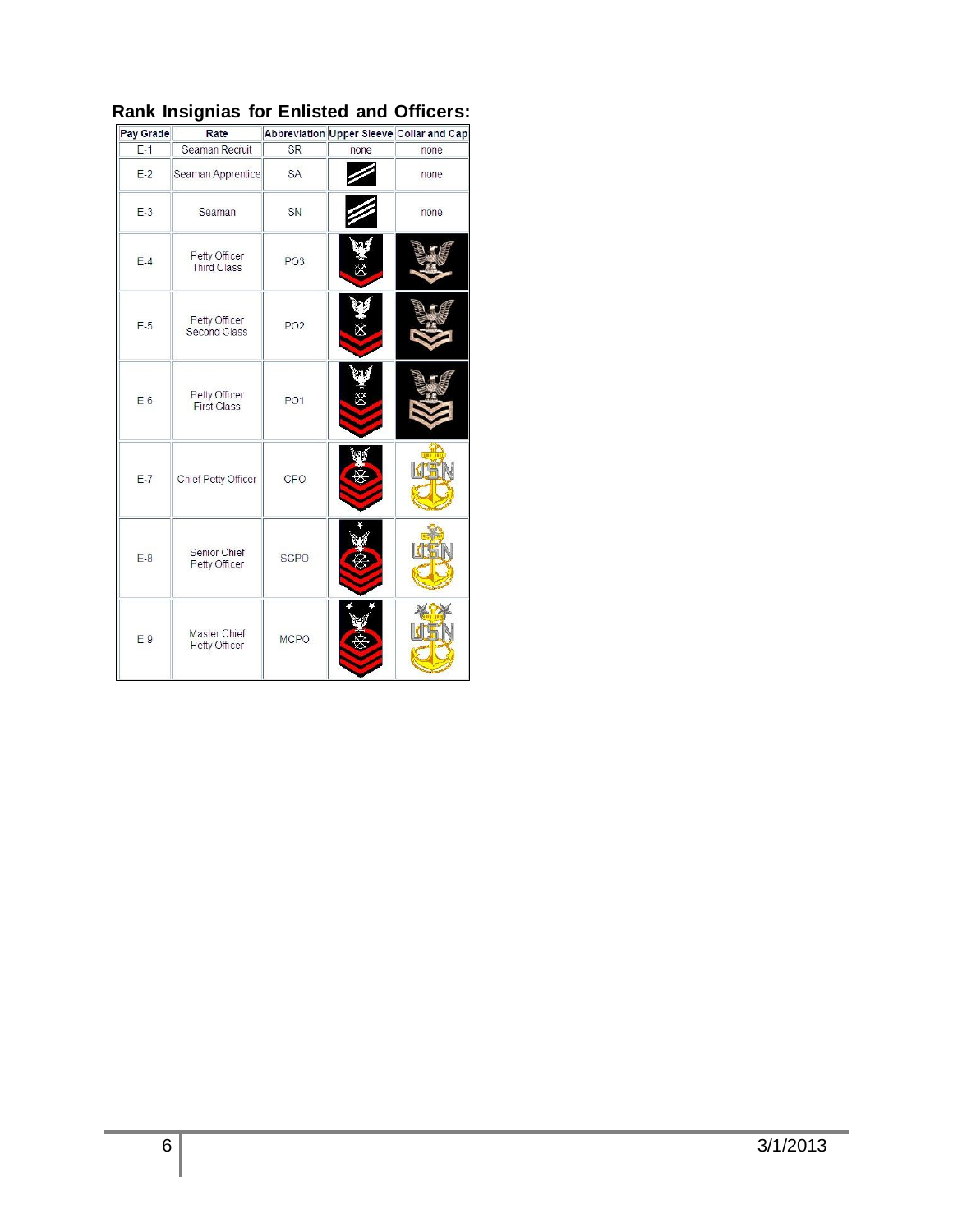| Pay Grade | Rank                              | Abbreviation | Collar     | Shoulder     | Sleeve |
|-----------|-----------------------------------|--------------|------------|--------------|--------|
| $O-1$     | Ensign                            | <b>ENS</b>   |            |              |        |
| $0 - 2$   | Lieutenant<br><b>Junior Grade</b> | LTJG         |            |              |        |
| $O-3$     | Lieutenant                        | LT           |            | ¥            |        |
| $O-4$     | Lieutenant<br>Commander           | LCDR         |            | k            |        |
| $O-5$     | Commander                         | CDR          |            |              |        |
| $O-6$     | Captain                           | CAPT         | <b>SER</b> | $\pmb{\ast}$ |        |
| $0-7$     | Rear Admiral<br>(lower half)      | <b>RDML</b>  |            | $*$ 44       |        |

## **WORK FORCE**

The PSNS & IMF, in common with all other Navy shipyards, has a mix of civilian and military personnel dedicated to executing the Command's mission to serve the Fleet of the U.S.Navy. All of these people, military and civilian, work for the Commander, a Naval officer who administers and directs all of the work of the Command. This entire large work force is organized into two major classification groupings - Wage Grade (WG) and General Schedule (GS) employees.

**Wage Grade (WG):** Employees that are engaged in skilled trades or crafts, or in unskilled or semi-skilled manual labor occupations. Those with the WG classification are commonly referred to as "blue collar" employees. There are two major categories of WG employees:

Non-Supervisory: Laborers, Helpers and Apprentices, Mechanics (Journeymen), Progressmen, Planners, Estimators, Schedulers, etc.

Supervisory: General Foremen and Foremen. In most instances, supervisors of WG employees carry a separate pay classification designated WS.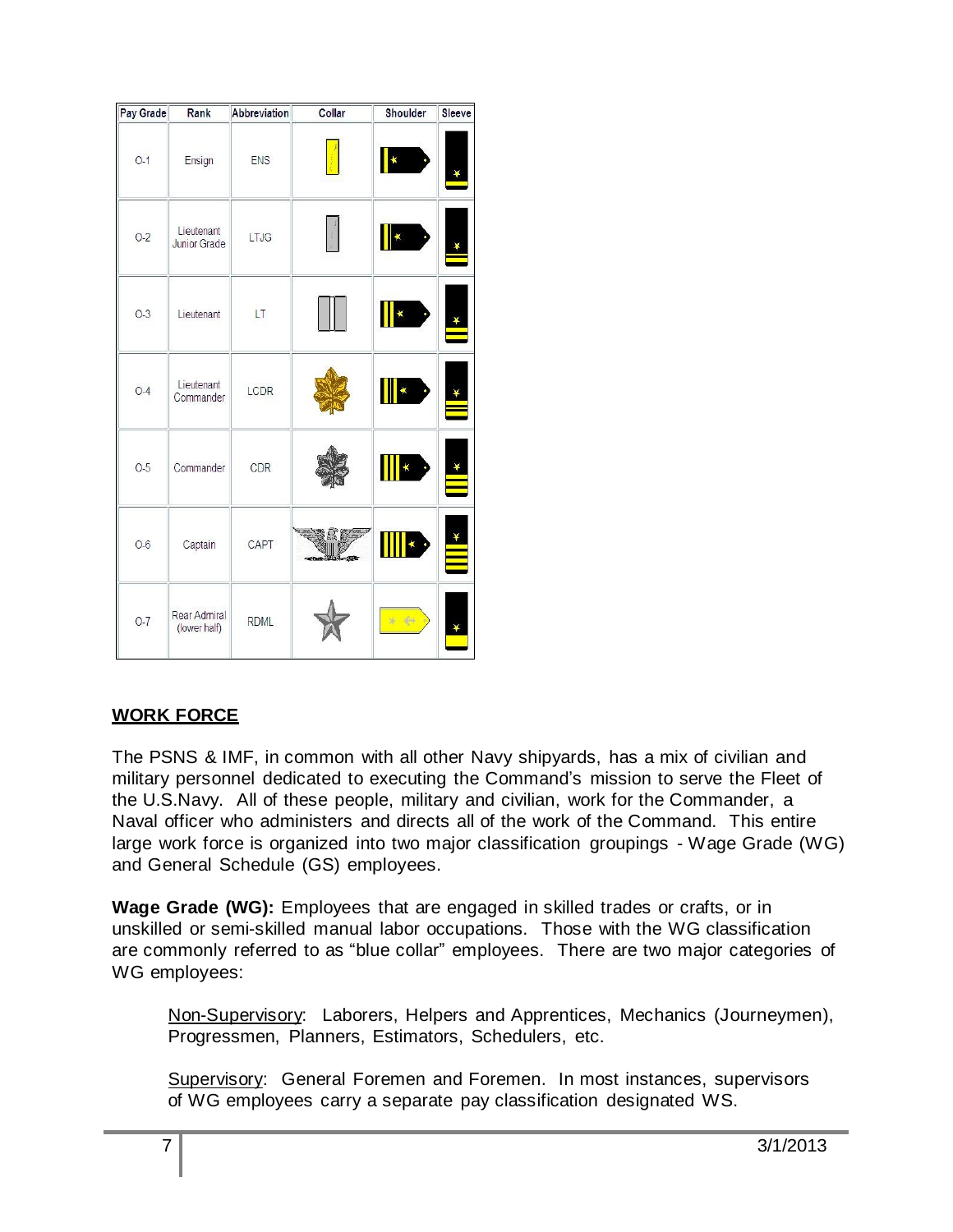**General Schedule (GS):** This work involves scientific, professional, administrative or clerical duties. Top shop supervision, including superintendents and group superintendents, also belong to the GS classification. Employees are generally termed "white collar".

Besides differing types of work, the two classifications have differing wage schedules. The WG employee is paid on a per hour basis and the rate of pay is determined by surveying area industries and businesses to determine prevailing hourly rates for each specific skill or trade. The GS employee's pay is quoted on a yearly or "per annum" rate plus locality pay depending on the region. This is determined by Congress and based on nation-wide pay scales of industries and businesses for each occupational grouping. GS pay rates are reviewed annually by Presidential advisors and the President submits recommendations for GS pay for approval by the Congress. You can ask your Administrative Office for copies of these schedules or view them on the Office of Personnel Management (OPM) website at [http://opm.gov/oca//12tables/index.asp](http://opm.gov/oca/12tables/index.asp)

## **COMMAND ORGANIZ ATION**

PSNS & IMF is a large industrial complex whose mission is to provide logistical support for assigned ships and surface craft by performing overhauls, repairs, alterations, drydocking, and outfitting; and providing services and materials to other activities and units as directed. PSNS & IMF is organized into departments designated by a number, referred to as codes and are outlined in the organizational chart on the next page.

Shops are another designation by a number organized by trades and subordinate to the Code 900 Production Resources Department. See outline under "Shops and Codes".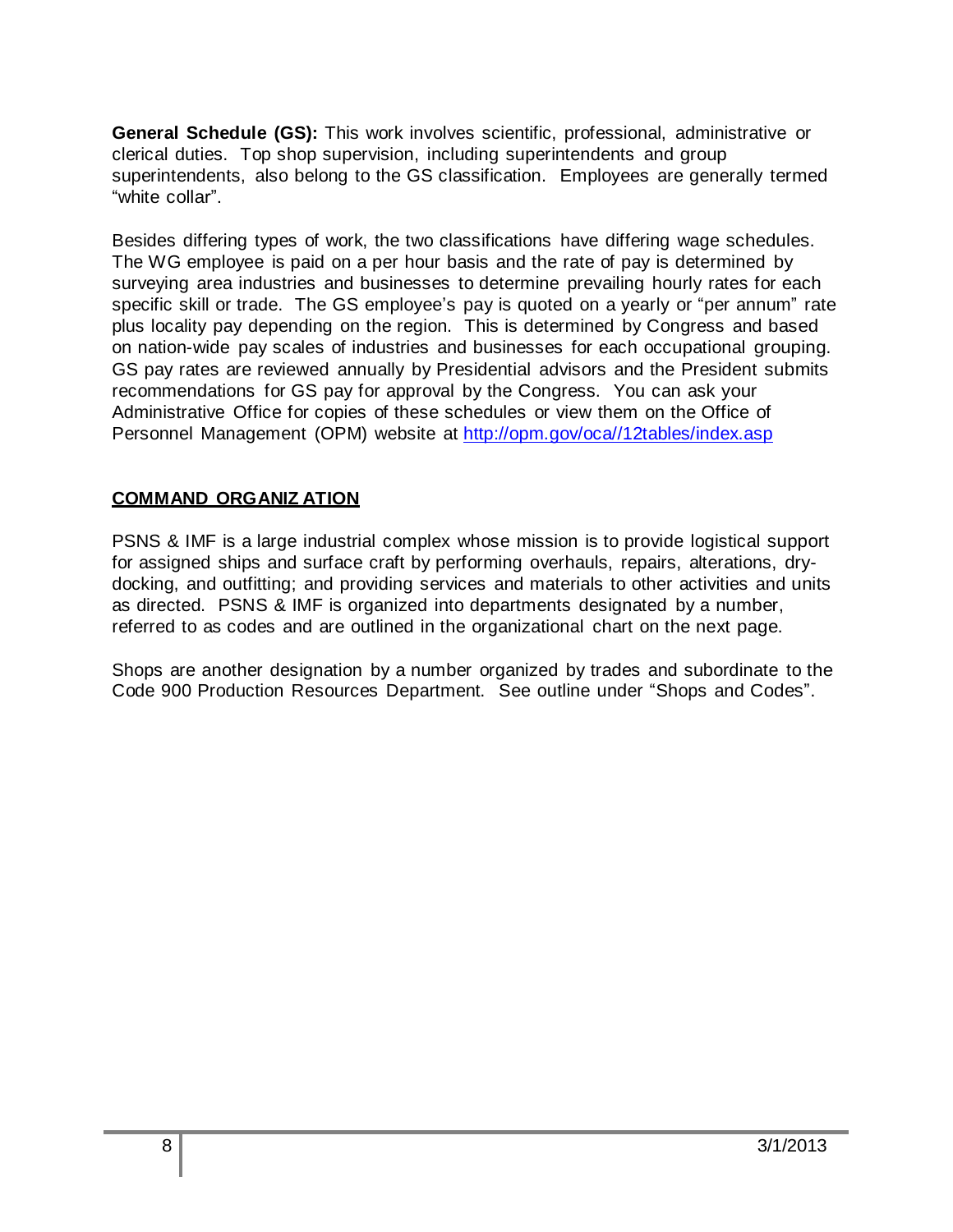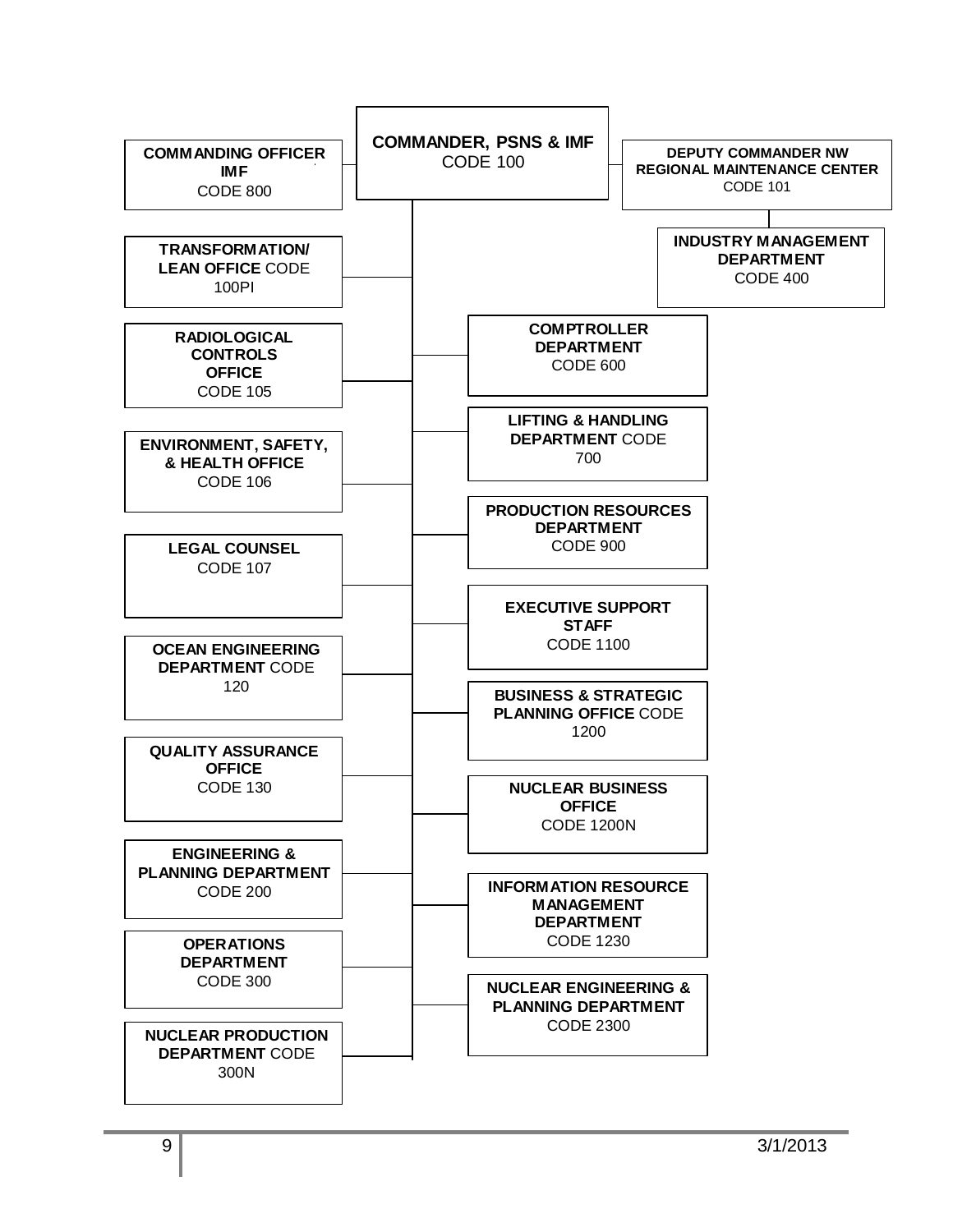## **SHOPS AND CODES**

**Code 100 (Commander, PSNS & IMF):** Responsible for the overall accomplishment of the Command's missions. All other PSNS & IMF codes are subordinate to the Commander and are responsible to him or her for accomplishing the mission of the activity.

**Code 101 (Deputy Commander, Northwest Regional Maintenance Center):**  Responsible for all business functions across the Regional Maintenance Center including strategic planning, business planning (overall budgeting and resource balancing), work brokering, and workload forecasting.

**Code 100PI (Transformation/LEAN Office):** Responsible for the elimination or minimization of waste in the maintenance, operational and administrative processes within the organization.

**Code 105 (Radiological Controls Office):** Responsible for executing an effective radiological control program that ensures protection of workers, the public, and the environment during conduct of Command operations.

**Code 106 (Environment, Safety, and Health Office):** Responsible for executing an effective Environmental and Occupational Safety and Health Program for the Command.

**Code 107 (Legal Counsel):** Responsible for advising and aiding the Commander and Department/Office Heads on all official legal matters within the Command, including those which require dealing with civilian and military authorities.

**Code 120 (Ocean Engineering Department):** Responsible for developing, maintaining, and modernizing specialized systems in support of the Navy's assets and National priorities.

**Code 130 (Quality Assurance Office):** Responsible for ensuring that the Command's work meets the highest possible standards by evaluating end products, providing guidance on how to improve quality, and developing new methods to upgrade the quality of work.

**Code 200 (Engineering and Planning Department):** Responsible for all non-nuclear technical matters including construction, overhaul, maintenance, and modification. They are also responsible for testing and providing advice relating to non-nuclear quality control issues.

**Code 300/300N (Operations Department and Nuclear Production Department):**  Responsible for affordable, on-schedule ship maintenance by using highly motivated and thoroughly trained Project Management Teams that are capable of meeting or exceeding the expectations of today's Naval Ship Maintenance community.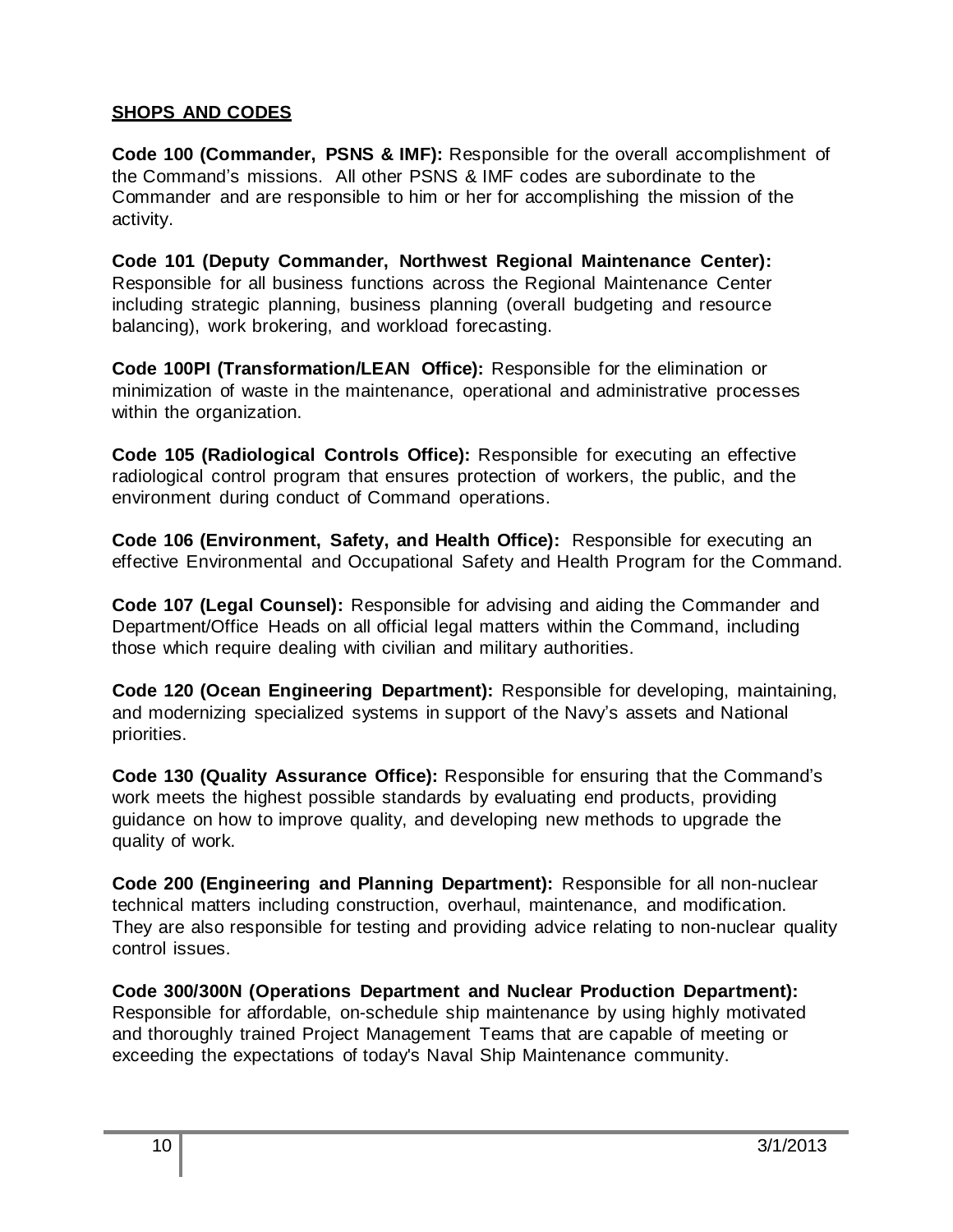**Code 400 (Industry Management Department):** Plans, procures, and administers contracts for repair and overhauls of Naval ships, submarines, and regional craft/barges by private sector contractors.

**Code 600 (Comptroller Department):** Administers the financial operations of the Command and prepares the Command's budget.

**Code 700 (Lifting and Handling Department):** Provides a variety of services ranging from rigging and crane operations to maintenance, inspection, test, and certification of lifting and handling equipment. This department also provides diving and underwater services, lifting and handling, engineering services, and management of the Northwest Region crane maintenance.

**Code 800 (IMF):** Responsible for intermediate maintenance and repair of trident class submarines.

**Code 900 (Production Resources Department):** Responsible for managing the largest number of employees and accomplishing most of the productive work of the Command:

**Code 900A** – Administrative Division **Code 900P** – Production Planning Division **Code 900R** – Production Work Force Division **Code 900S** – Waterfront Safety/VPP Division **Code 900T** – Production Training Division **Code 980** – Production Engineering and Facilities Division

## **Code 920 (Structural):**

Shop 11/17 – Shipfitting, Metal Forging, and Sheetmetal Shop 26 – Welding

## **Code 930 (Mechanical):**

Shop 31 – Toolmaking, Inside Machinist, and Machinery Maintenance Shop 38 – Outside Machinist

## **Code 950 (Electrical):**

Shop 51 – Marine Electrician

Shop 52 – Calibration

Shop 67 – Electronics

## **Code 960 (Piping):**

Shop 06 – Tool Issue and Repair

Shop 56 – Pipe Fitting and Air Conditioning Equipment

Shop 57 – Insulating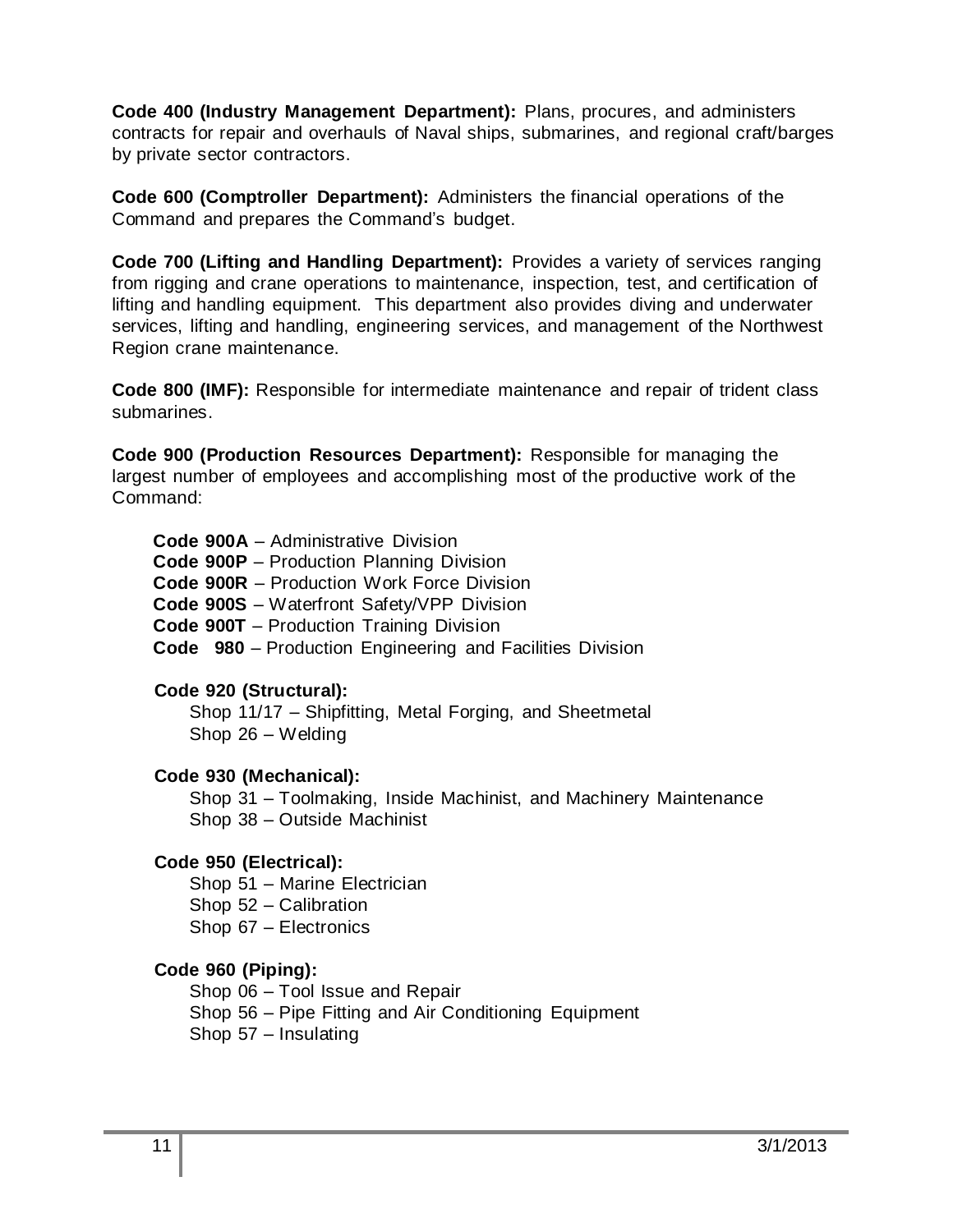#### **Code 970 (Coating & Services):**

Shop 64 – Shipwright, Fabric Work, Plastic Fabrication, Woodwork Shop 71 – Painting and Blasting Shop 99 – Temporary Service Piping, Electrical, General Maintenance, Utility Systems (dry docks)

**Code 1100 (Executive Support Office):** Responsible for coordinating, improving and resolving significant management and administrative functions that overlap multiple departments, i.e., personnel, security, public affairs, awards, internal reviews, training, Command information, etc. It operates as a single point-of-contact for many out-of-Command organizations; including community, Congress, regulatory, audit, media, and the general public.

**Code 1200/1200N (Business and Strategic Planning Office and Nuclear Business Office):** Balances workload, work force and funding while continuously improving business methods to deliver Fleet Readiness. It is the primary interface with the customer.

**Code 1230 (Information Resources Management Department):** Supports design, development, and the application of information technology.

**Code 2300 (Nuclear Engineering & Planning Department):** Responsible for all nuclear reactor plant technical matters including construction, overhaul, maintenance, modification, and refueling. It is also responsible for testing nuclear reactor plants and providing advice relating to quality control issues.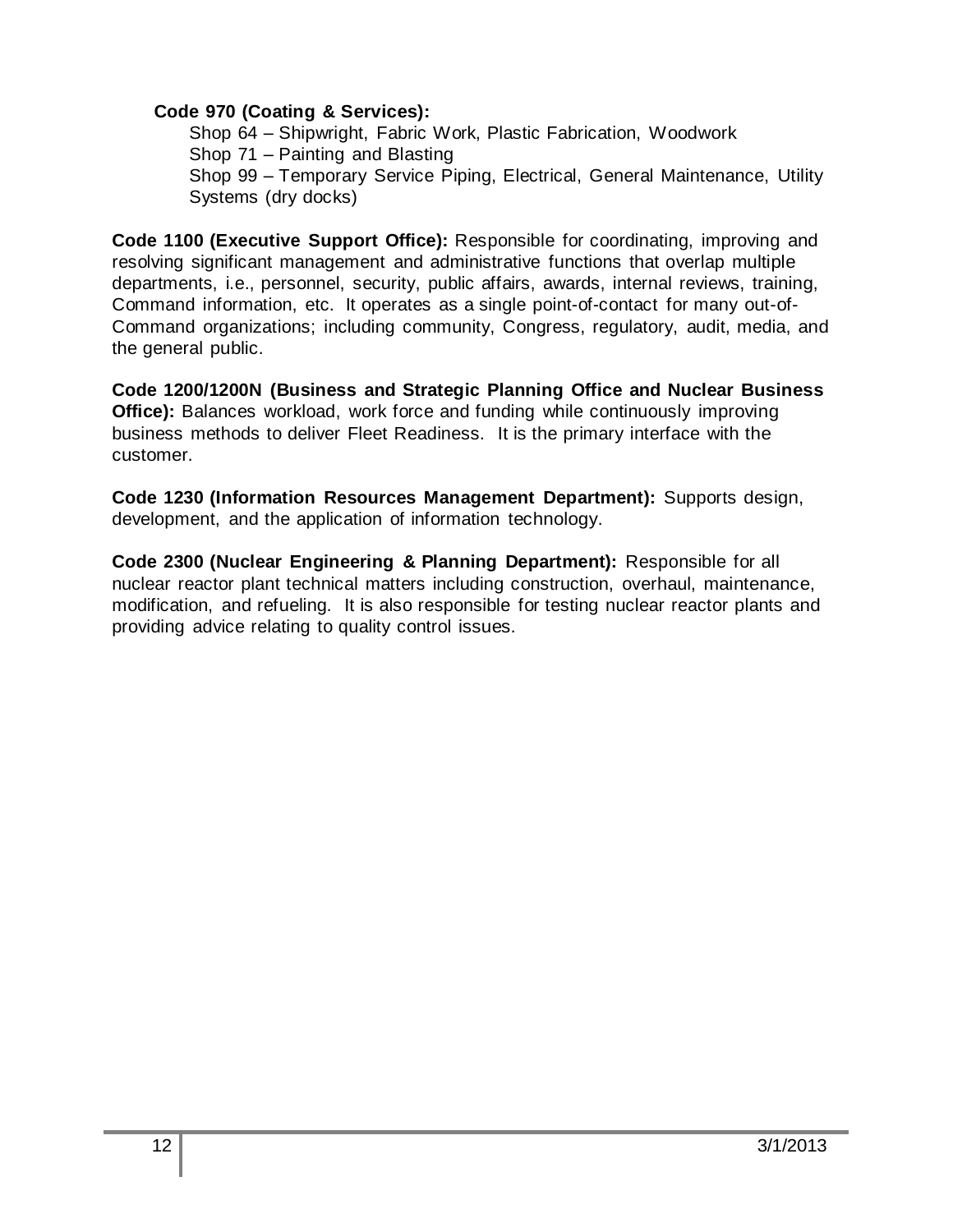## **APPOINTMENTS**

Command civilian personnel receive their appointments under existing Office of Personnel Management (OPM) regulations. Employees holding career or careerconditional appointments (permanent appointments), are eligible for transfer within and between agencies, provided they meet OPM qualification requirements and applicable time limitations. They may take advantage of the Command's Merit Promotion Program and they may be reinstated or reemployed after a break in service without entering open competition. New employees serve a one-year probation period, followed by a two-year conditional period, before receiving career appointments.

Temporary appointments are made for definite periods of employment not to exceed one year. Benefits vary based on the terms of the temporary appointment.

#### **YOU AND YOUR NEW JOB**

Now that you have been briefly introduced to the Command, let us consider you and your job. In whatever category you have been employed, **you and the work you do are important**. As a person, you are entitled to be treated with respect and dignity and we shall endeavor to do so. As an employee you will have certain obligations which we expect you to meet.

Promptness and regularity in your attendance and an honest day's work are imperative. Alertness and carefulness will mean safety for you and your co-workers. By attending to duty at all times, by your willingness to follow instructions carefully, and by your cooperation with your fellow workers, you will show your interest in your job.

You will work under an assigned supervisor. It is the supervisor's responsibility to keep you informed concerning your responsibilities to your job and to your employer. You, in turn, are expected to be courteous and cooperative toward your supervisors.

As in most other jobs, you will find that your new job here at PSNS & IMF includes some rights and some privileges. Intelligent and reasonable use of privileges and the exercise of care to avoid their abuse, will contribute to your personal satisfaction with your job and to the well-being of Command employees in general. Certain specific obligations and benefits are connected with your employment and these are described briefly in the following sections.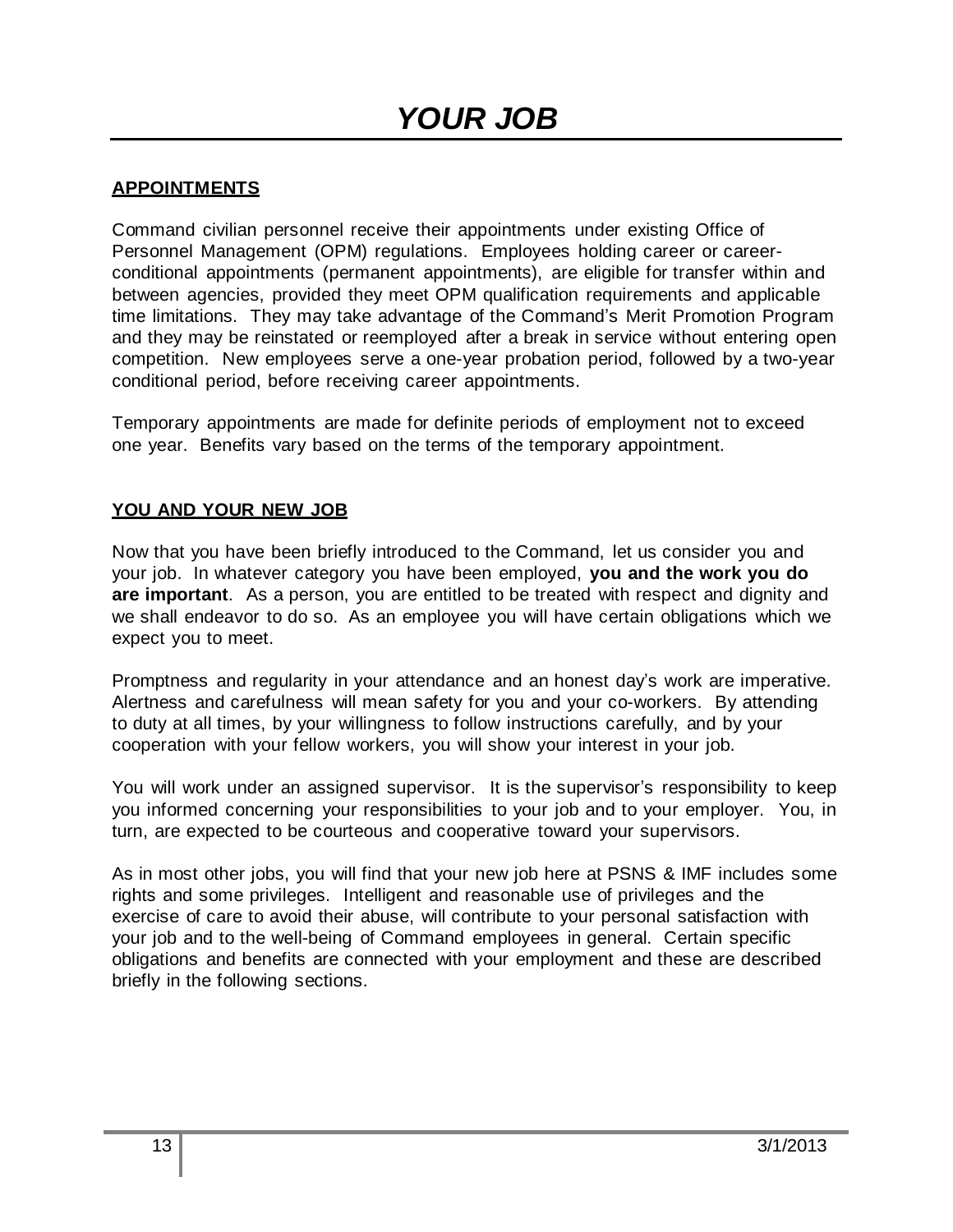## **CHAIN OF COMMAND AND SUPERVISION**

Every supervisor in this Command has been very specifically charged with his/her responsibility for accomplishing the mission. Not only does their responsibility relate to the quality and timeliness of production, it encompasses responsibility for your safety, equal employment opportunity, environmental protection, cost awareness, and fair play. The "chain of command" is the line of authority and responsibility along which information and duties are passed within a shop or code.

It is important to attempt to solve problems or seek answers at the lowest possible level. You have a responsibility to your immediate supervisor to discuss all problems or matters about your job before going higher up the chain of command. This gives those individuals charged with specific supervisory or managerial responsibilities at lower levels an opportunity to investigate and propose solutions before involving others. Be sure to secure the permission of your immediate supervisor before leaving the job if you find it necessary to seek information or discuss problems with higher supervision, the Equal Employment Office Code 1111 (EEO), or the Human Resources Office Code 1110 (HRO).

The Command is a combination of military and civilian management and supervision. Among the military and civilians in the graded occupations, the typical "chain of command" is as follows:

#### **White Collar (GS) Departments** (in descending order)**:**

- Department Head
- Deputy Department Head
- Division Head
- Branch Head
- Immediate Supervisors (where applicable)

**Blue Collar (WG) Departments** (in descending order)**:**

- Department Head
- Deputy Department Head
- Group Superintendent (Manages a group of closely related shops.)
- Shop Superintendent (Head of a shop within a shop group.)
- Supervisor II (General Foreman or Supervisor of Supervisors)
- Supervisor I (Foreman or Supervisor of workers)
- Workers, in descending order:

Journeyman Mechanic: A skilled worker who has completed an apprenticeship or the equivalent.

Worker or Limited Mechanic: A worker who performs duties, usually in a limited phase of a trade, but more complex than those of a Helper.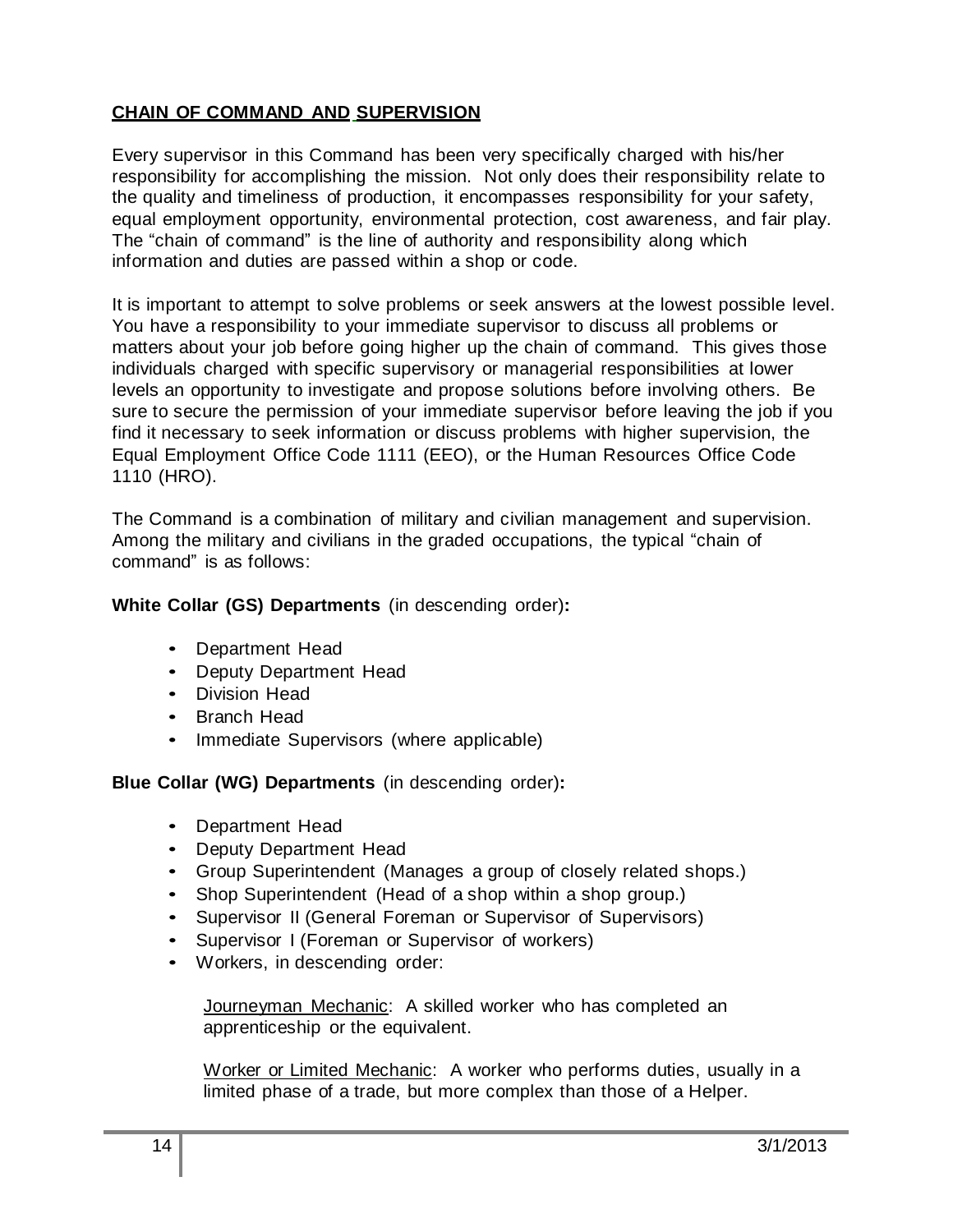Apprentice: A trainee appointed under a four-year training agreement after passing a competitive examination.

Helper: A semi-skilled worker who assists a Journeyman Mechanic.

**Specific Work Project** (in descending order)**:**

- Department Head
- Project Superintendent
- Deputy Project Superintendent
- Assistant Project Superintendent
- Zone Managers
- Supervisor I (Foreman from Blue Collar shops).
- Mechanic

**Supervision Identification:** In the industrial areas, supervisors are generally recognizable by hardhats with black or white stripes. Identifying data appears on the front of the hardhat, and shop number on the sides.

**Administrative Office:** Beyond your immediate supervisor, your shop or group Administrative Office is your quickest source of information on matters relating to your employment, pay, leave, working hours, etc.

## **LABOR ORGANIZ ATIONS**

As a new employee you should have received a copy of the Labor-Management Agreement applicable to your position. If not, ask your supervisor. The Command recognizes the following labor organizations:

**Bremerton Metal Trades Council (BMTC):** BMTC is a blanket organization that is comprised of affiliated local unions of national or international organizations. It represents thousands of blue collar and some white collar employees throughout the Command; including all non-professional employees and excluding non-professional employees in the technical bargaining unit, professional employees, management officials, and supervisors. If you would like to join, or need to contact the BMTC office, call 476-2125 or 476-8066.

**International Federation of Professional and Technical Engineers (IFPTE):** IFPTE LOCAL 12 represents all graded professional and non-professional technical employees in the field of engineering and related physical sciences in the Command, but excluding supervisors and managerial officials. The negotiated agreement covers all employees in both the Professional and the Technical Units.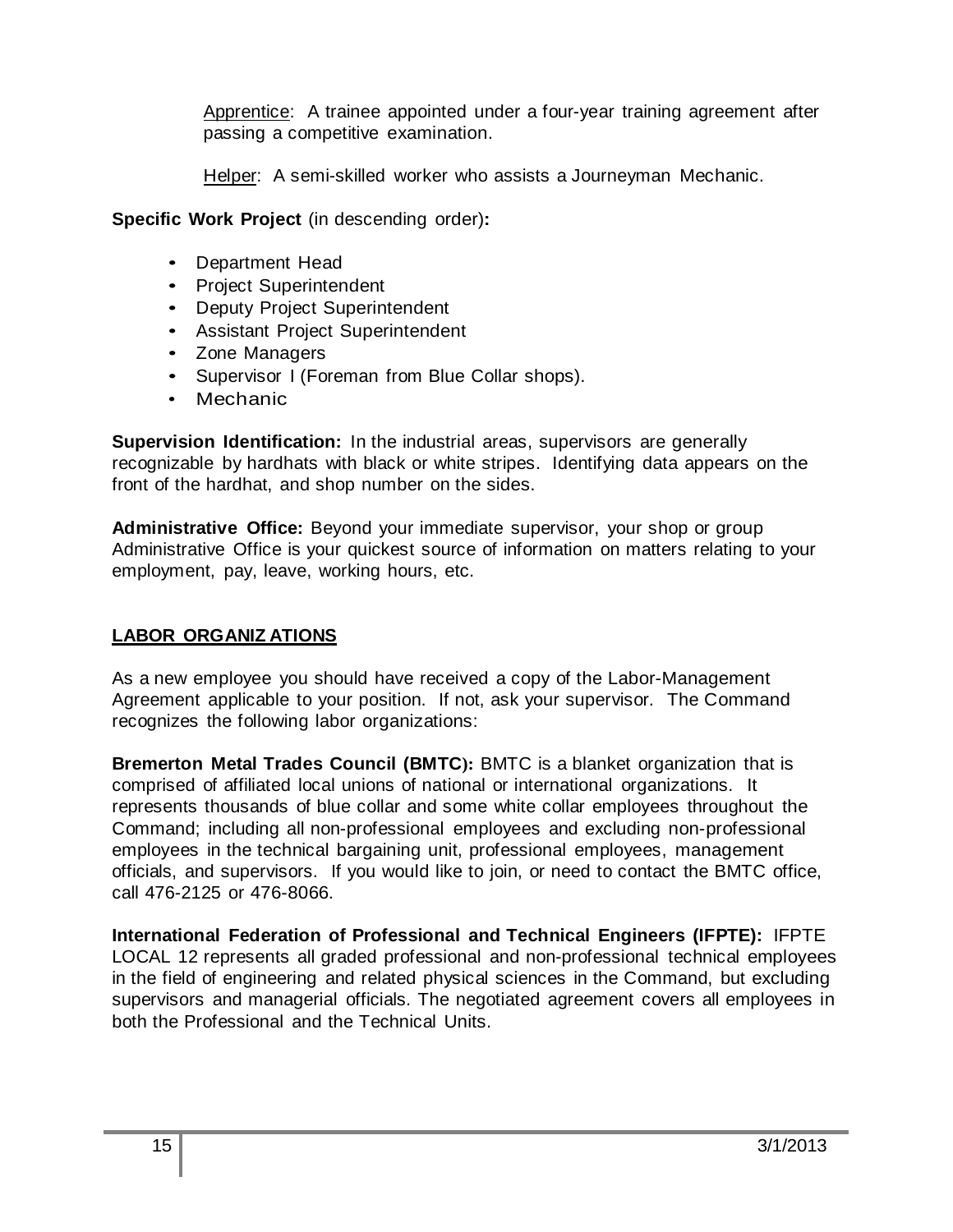## **EMPLOYEE RELATIONS**

PLEASE NOTE THAT INFORMATION IN THIS SECTION IS PROVIDED AS A GENERAL GUIDE ONLY. REFER TO THE NEGOTIATED LABOR AGREEMENTS IF YOU HAVE SPECIFIC QUESTIONS.

Any employee has the right to present a grievance; however, the procedure for doing so depends upon whether the employee is a member of a Labor Organization which is represented by a Union for which PSNS & IMF has a negotiated agreement. Advice and additional information may be obtained from your Administrative Office or from a Union Representative when the employee's position is covered by a Labor Organization.

## **MANAGEMENT ASSOCIATIONS**

- Federal Managers Association (FMA)
- Naval Civilian Managers Association (NCMA)
- National Association of Naval Technical Supervisors (NANTS)
- National Association of Superintendents
- Assistant Production Superintendents (APS) Association

#### **HOURS OF WORK**

An employee's normal full-time work week is 40 hours, consisting of five (5) consecutive eight (8) hour work days.

The Bremerton and Bangor sites work three shifts each day; day, swing, and graveyard shifts. Employees may be assigned to different shifts and are rotated or shifted as the workload demands. The schedule of hours of work on the next page applies to all employees, except for those individuals specifically authorized to work alternate schedules or odd or staggered shifts.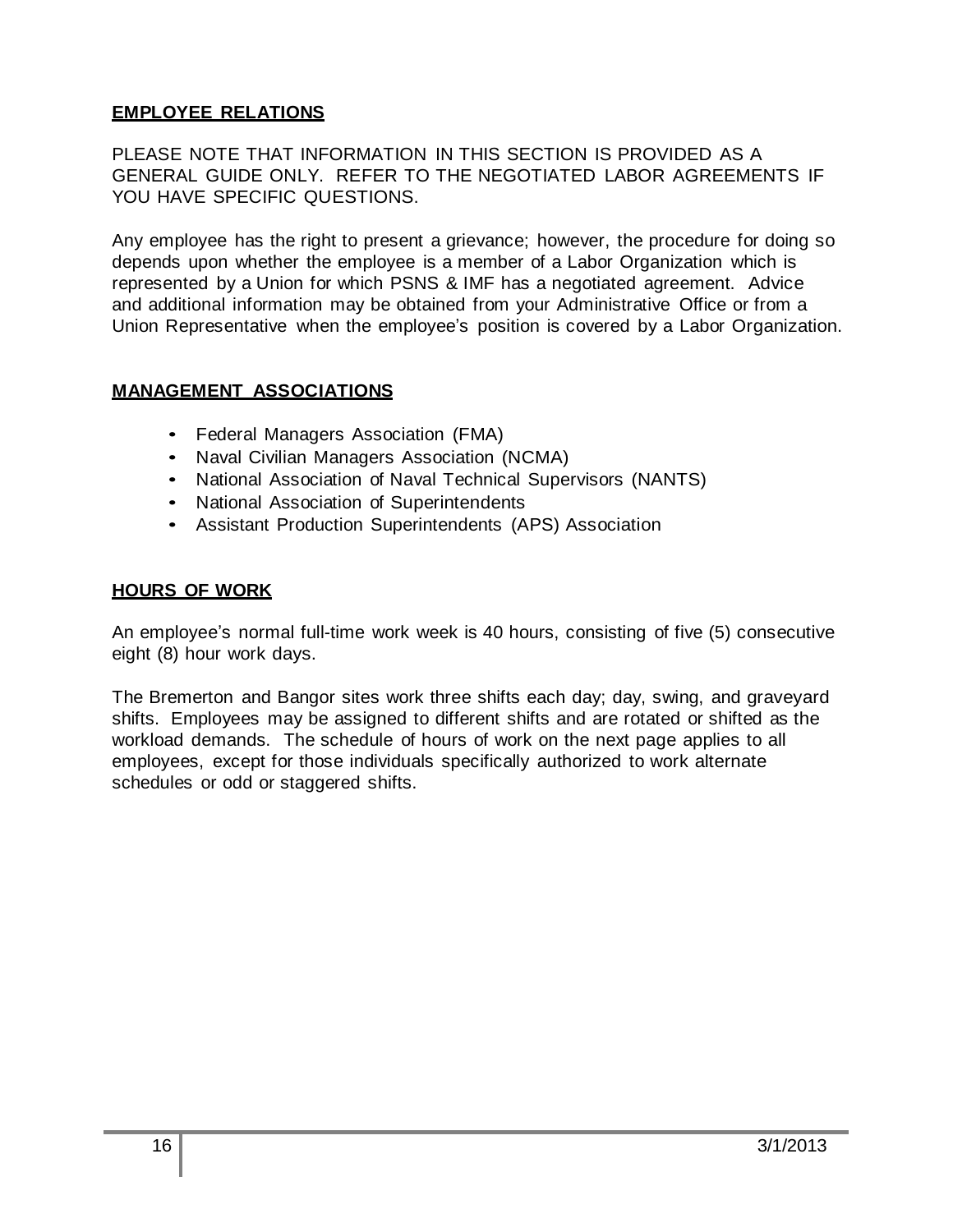## **SCHEDULE OF HOURS WORKED**

|                                   |                                       |                     |                 | <b>HOURS</b>                         |                                         |
|-----------------------------------|---------------------------------------|---------------------|-----------------|--------------------------------------|-----------------------------------------|
| <b>SHIFT</b>                      | <b>NEGOTIATED</b><br><b>AGREEMENT</b> | <b>DAYS</b>         | <b>ACTIVITY</b> | <b>BREMERTON SITE</b>                | <b>BANGOR SITE</b>                      |
| <b>First Shift</b><br>(Day)       | <b>BMTC</b> (And<br>Most Others)      | Mon-<br>Fri         | Work            | 0720 (7:20 am) to<br>1120 (11:20 am) | 0630 (6:30 am to<br>1030 (10:30 am)     |
|                                   |                                       |                     | Lunch           | 1120 (11:20 am to<br>1202 (12:02 pm) | 1030 (10:30 am) to<br>1100 (11:00 am) * |
|                                   |                                       |                     | Work            | 1202 (12:02 pm) to<br>1602 (4:02 pm) | 1100 (11:00 am to<br>1500 (3:00 pm)     |
|                                   | <b>IFPTE</b>                          | Mon-<br>Fri         | Work            | 0720 (7:20 am) to<br>1138 (11:38 am) | 0630 (6:30 am) to<br>1500 (3:00 pm)     |
|                                   |                                       |                     | Lunch           | 1138 (11:30 am) to<br>1220 12:20 pm) | 30 minutes<br>between 1030 &<br>1320    |
|                                   |                                       |                     | Work            | 1220 (12:20 pm) to<br>1602 (4:02 pm) |                                         |
| Second<br>Shift<br>(Swing)        | <b>BMTC</b> (And<br>Most Others)      | Mon-<br>Fri         | Work            | 1530 (3:30 pm) to<br>1930 (7:30 pm)  | 1430 (2:30 pm) to<br>1830 (6:30 pm)     |
|                                   |                                       |                     | Lunch           | 1930 (7:30 pm) to<br>2000 (8:00 pm)  | 1830 (6:30 pm to<br>1900 (7:00 pm       |
|                                   |                                       |                     | Work            | 2000 (8:00 pm) to<br>0000 (12:00 am) | 1900 (7:00 pm) to<br>2300 (11:00 pm)    |
|                                   | <b>IFPTE</b>                          | Mon-<br>Fri         | Work            | 1550 (3:50 pm) to<br>1950 (7:50 pm)  | 1430 (2:30 pm) to<br>2300 (11:00 pm)    |
|                                   |                                       |                     | Lunch           | 1950 (7:50 pm) to<br>2020 (8:20 pm)  | 30 minutes<br>between 1830 -<br>2030    |
|                                   |                                       |                     | Work            | 2020 (8:20 pm) to<br>0020 (12:20 am) |                                         |
| <b>Third Shift</b><br>(Graveyard) | <b>BMTC</b> (And<br>Most Others)      | Mon-<br>Sat         | Work            | 2330 (11:30 pm) to<br>0330 (3:30 am) | 2230 (10:30 pm) to<br>0230 (2:30 am)    |
|                                   |                                       |                     | Lunch           | 0330 (3:30 am) to<br>0400 (4:00 am)  | 0230 (2:30 am) to<br>0300 (3:00 am)     |
|                                   |                                       |                     | Work            | 0400 (4:00 am to<br>0800 (8:00 am)   | 0300 (3:00 am) to<br>0700 (7:00 am)     |
|                                   | <b>IFPTE</b>                          | Sun-Fri<br>[Update] | Work            | 2400 (12:00 m) to<br>0800 (8:00 am)  | 2245 (10:45 pm) to<br>0645 (6:45 am)    |
|                                   |                                       |                     | Lunch           | <b>NONE</b>                          | <b>NONE</b>                             |

\* Note: Supervisors may authorize an alternate lunch schedule based on cafeteria availability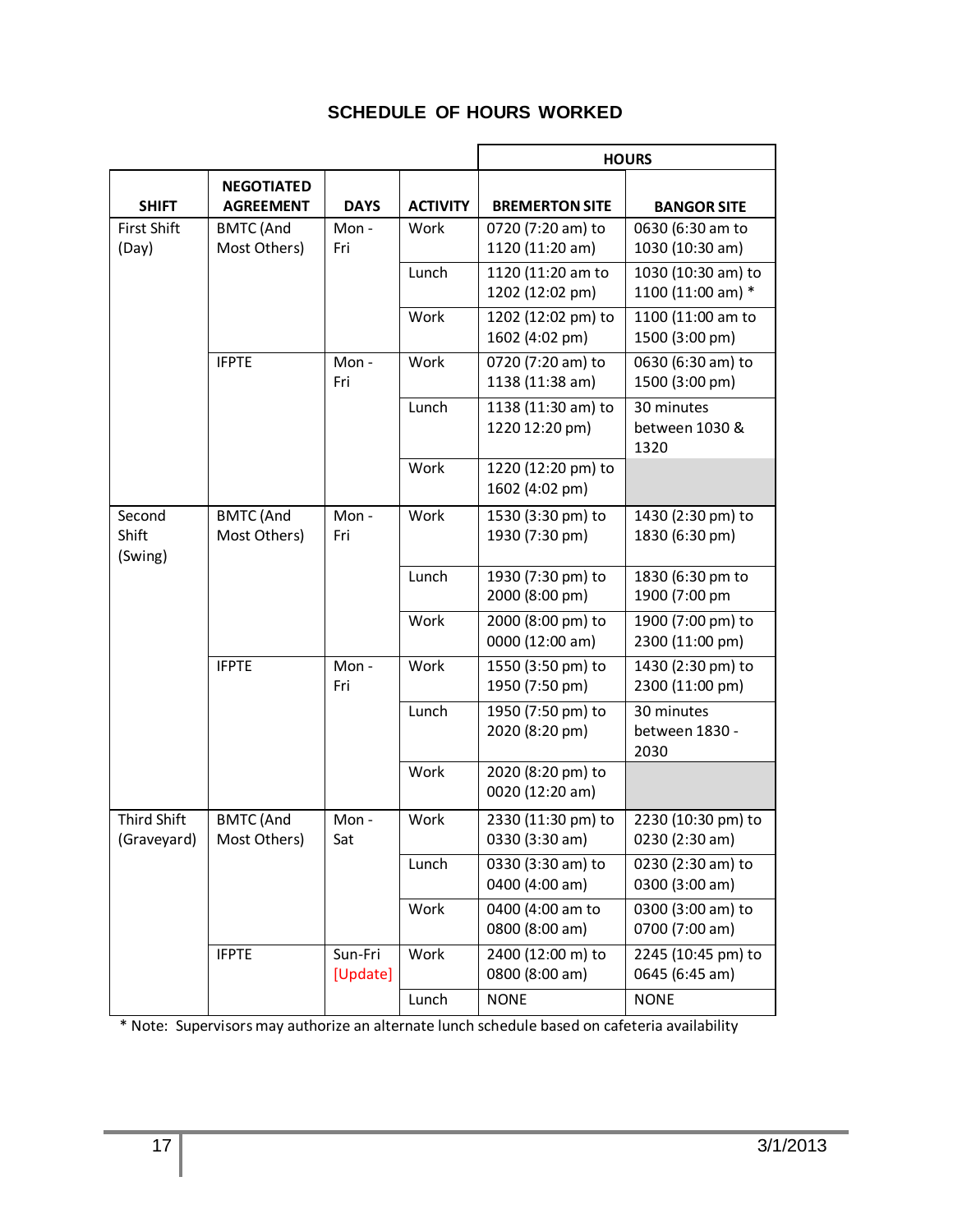## **HOLIDAYS**

The Command observes 10 legally designated paid holidays:

- New Year's Day **January 1**
- Martin Luther King Day 3rd Monday in January
- Washington's Birthday 3rd Monday in February [Update]
- Memorial Day **Last Monday in May**
- Independence Day July 4
- 
- 
- 
- Thanksgiving Day 4th Thursday in November
- Christmas Day December 25

- 
- 
- 

## • Labor Day 1st Monday in September

- Columbus Day 2nd Monday in October
- Veterans Day November 11
	-
	-

## **PAY AND BENEFITS**

You will be paid by direct deposit every two weeks. If you have any questions about your pay, consult your supervisor or Administrative Office.

**General Schedule (GS):** Employees in this schedule are paid according to a basic nationwide general schedule and locality pay covering levels GS-1 through GS-15. Each grade from 1 through 15 is divided into 10 steps; new employees normally begin at the first step. Progression to the next higher step (step increases) occurs at regular intervals if your performance merits advancement.

#### Step increases: Waiting periods for full-time and part-time GS employees

| Steps 2, 3, 4  | 52 Calendar weeks  |
|----------------|--------------------|
| Steps 5,6,7    | 104 Calendar weeks |
| Steps 8, 9, 10 | 156 Calendar weeks |

**Wage Grade (WG):** Pay rates are fixed by the Federal Wage System to generally conform to what private employers are paying for similar work in the local labor market area. Each grade from WG-1 to WG-18 is divided into 5 steps. Step increases in pay for ungraded employees occur at 4 intervals.

Step increases: Waiting periods for full-time and part-time FWS employees

26 Calendar weeks of creditable service to move to step 2 78 Calendar weeks of creditable service to move to step 3 104 Calendar weeks of creditable service to move to steps 4 and 5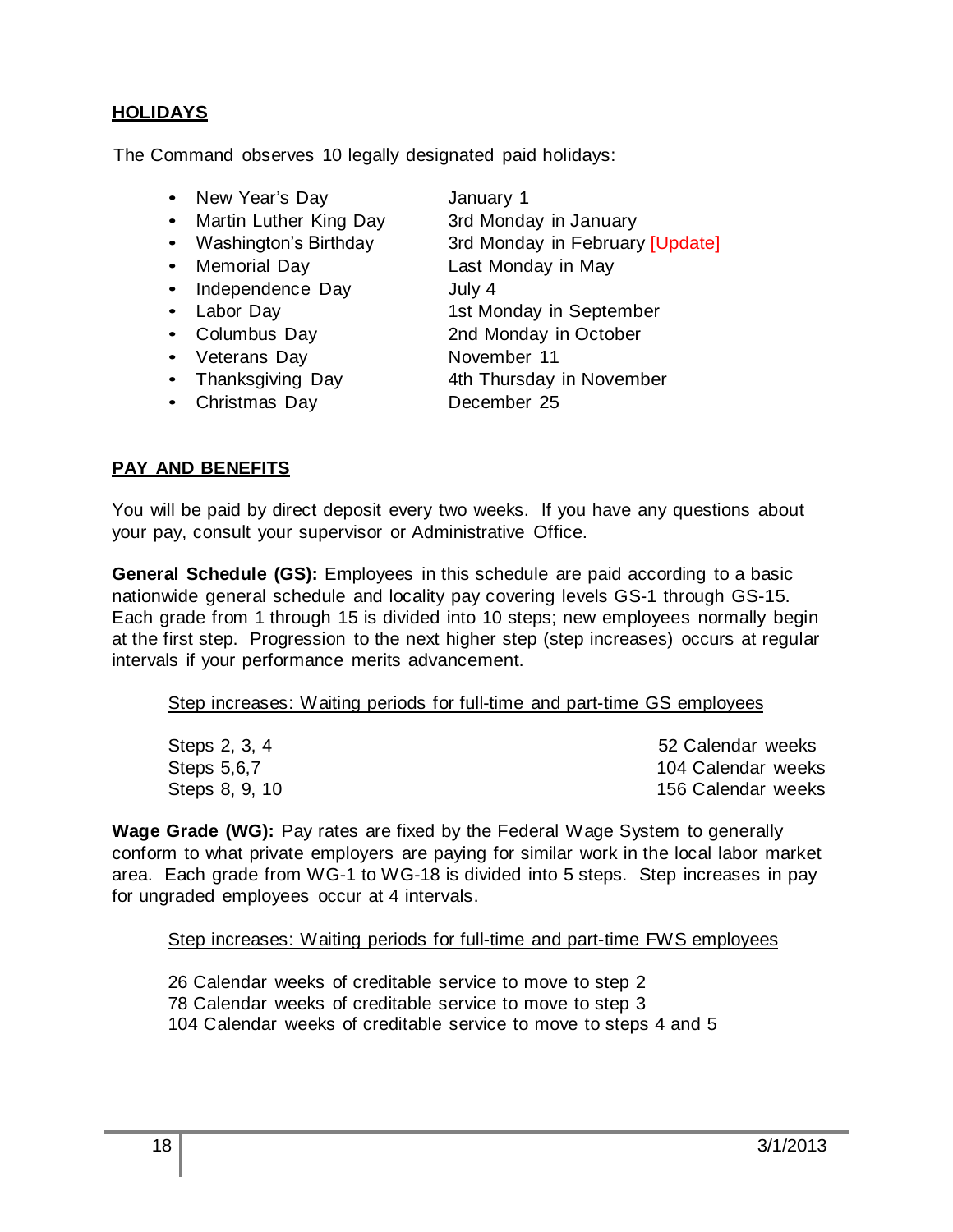**Leave and Earning Statement (LES):** Your LES can be viewed at anytime online at the Defense Finance and Accounting Service's (DFAS) "My Pay" website at <https://mypay.dfas.mil/mypay.aspx> . Check your LES carefully. YOU are responsible for verifying deductions from your pay, particularly if you have elected deductions such as health or life insurance or bonds. In addition to your pay and leave information, your LES contains the following information:

Federal Income Tax: The Command must deduct part of your regular pay to apply towards your Federal Income tax obligation. The amount of pay coupled with the total number of exemptions you claim determines your tax deduction.

Union Dues: If you belong to an employee organization which has been granted exclusive recognition, your regular dues may be deducted from your pay if you sign an authorization to do so.

Retirement Fund: All employees, except certain indefinite and temporary employees, are covered by Federal Employees Retirement System (FERS). FERS is a three-tier system composed of social security benefits, FERS pension, and Thrift Savings Plan (TSP). The retirement funds provide for voluntary retirement, disability benefits, and survivor benefits for your surviving spouse and minor children. Social security benefits were established under the Old Age Survivors and Disability Insurance, plus Medicare - both are funded through social security taxes.

Bond Deductions: Effective September 30, 2010, the Department of Defense no longer sells U.S. Savings Bonds through payroll deduction. You no longer can purchase Savings Bonds using the myPay Savings Bond option. If you wish to start or continue purchasing Savings Bonds through payroll deduction, you must establish an account through www. Treasury Direct.gov. Then you may use myPay to start an allotment to TreasuryDirect by clicking on the allotment option at the Main Menu.

Life Insuranc e: All employees, except those specifically excluded by law or regulations, automatically have the regular life insurance coverage unless it is waived by the employee. In addition, each employee will have 60 days after their entry on duty date to sign up for additional optional insurance. Accidental death and dismemberment benefits are also payable premiums for life insurance offered through the Federal Employee Group Life Insurance (FEGLI) plan are deducted from your pay.

Health Insurance: The Federal Employees Health Benefit (FEHB) Program includes several hospital and medical insurance plans. Each new employee is responsible for choosing an eligible insurance plan within 60 days of their entry on duty date. Also, each year a Health Benefits Open Season is declared and employees may at this time change plans or coverage, this typically happens in November. Premiums will automatically be deducted from your bi-weekly pay.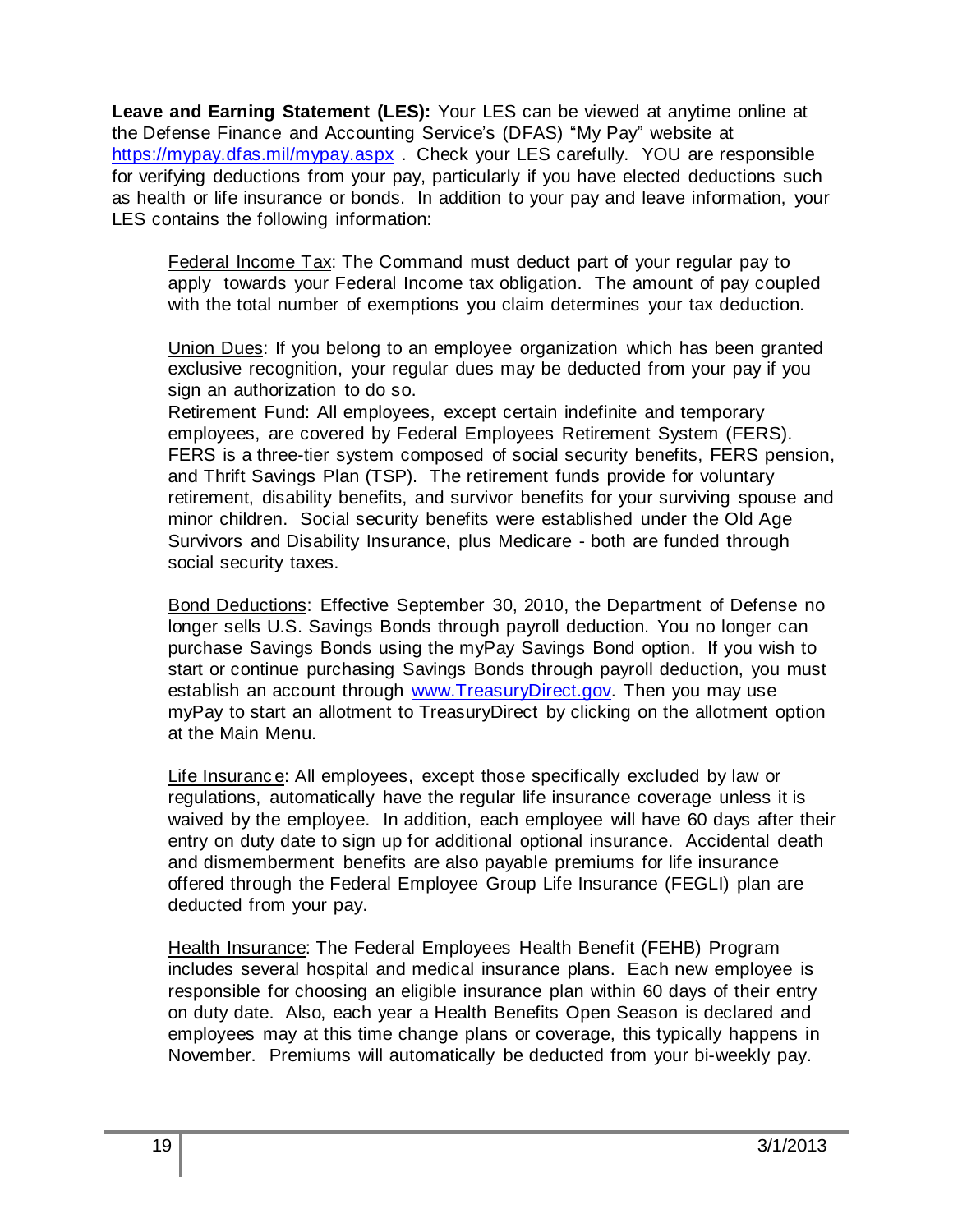Charitable Contributions**:** Payroll deduction is also available to meet your yearly pledge to the Combined Federal Campaign (CFC). CFC is a once-a-year federal government-wide campaign to collect and distribute funds to most charitable institutions.

Voluntary Allotments: You may choose to have the Command make various allotments to financial institutions for your checking, savings, or loan accounts.

If you have any questions about information on your LES call the Employee Benefits Information System (EBIS) phone number at 1-888-320-2917 and press 4 for a Customer Service Representative.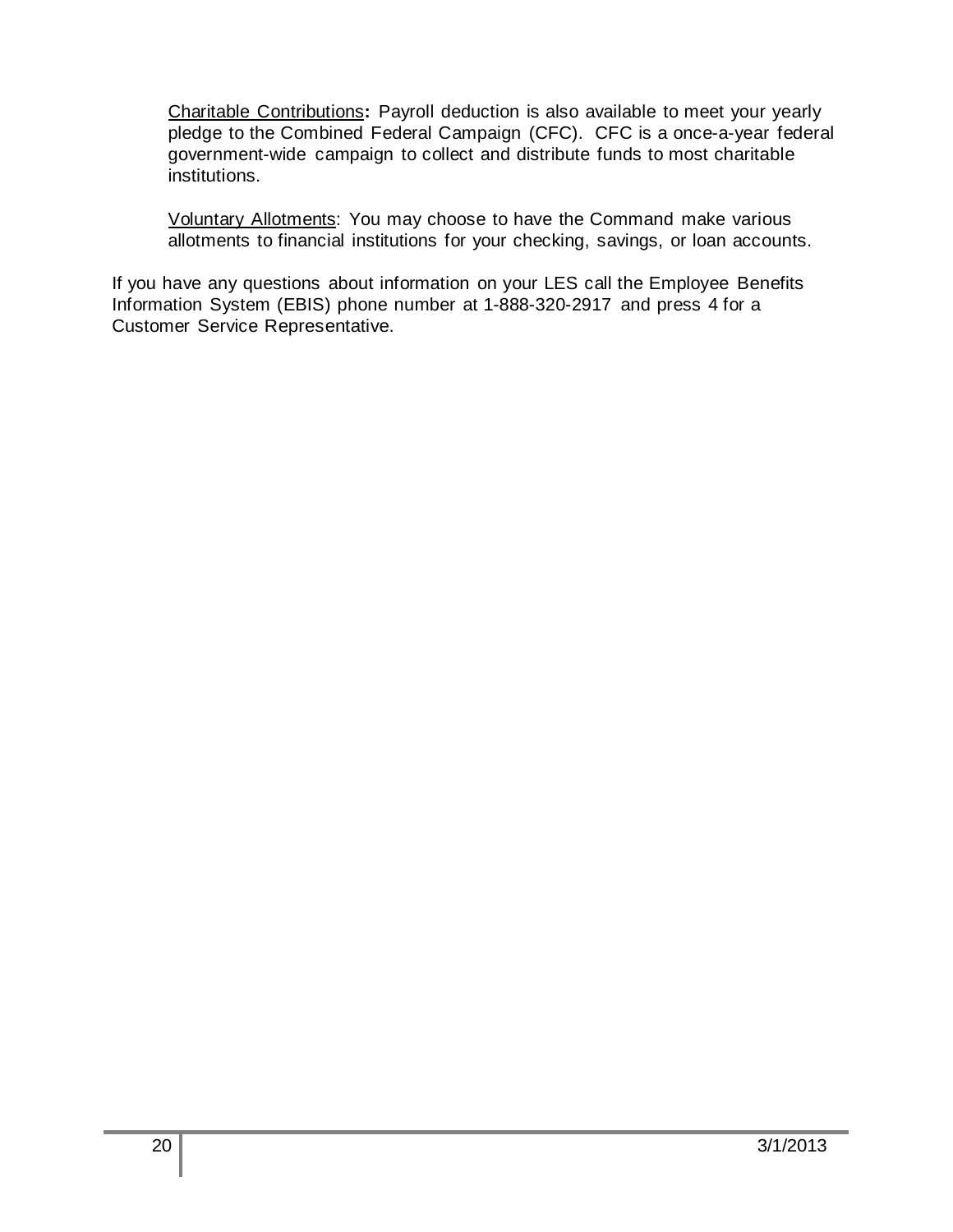## **LEAVE**

Leave is a benefit provided to employees, and may be granted in tenths of hours. Employees requesting leave (annual, sick, LWOP, military, etc) are to utilize 'Request for Leave or Approved Absence" OPM Form, SF-71. Types of leave that may be requested by PSNS & IMF employees of their supervisors are summarized below.

**Annual Leave:** Accrued annual leave may be granted at any time during the year at the discretion of management. Because of the limitation on leave accumulation, granting of leave will not be restricted to the extent that employees forfeit earned leave. Management may require employees to take annual leave.

Annual leave is provided and used for two general purposes. It allows every employee the opportunity for a vacation with pay, and it provides time off for personal and emergency purposes. Requests for annual leave should be submitted in advance utilizing "Request for Leave or Approved Absence" OPM Form 71.

Employees with less than three years of service receive four (4) hours per pay period (13 days per year); employees with three but less than 15 years of creditable service receive six (6) hours per pay period (20 days per year); and employees with 15 or more years of creditable service receive eight (8) hours per pay period (26 days per year). Annual leave may be accumulated up to 30 days for carry-over from year-to-year.

**Sick Leave:** Each employee is credited with four hours (4) of sick leave per pay period and there is no limit on the amount of sick leave that may be accumulated. Sick leave may be authorized to employees when they cannot perform their duties for any of the following reasons:

- The employee is incapacitated for the performance of duties by physical or mental illness, injury, or pregnancy and childbirth.
- Coming to work would jeopardize the health of others by his/her presence at his/her post of duty because of exposure to a communicable disease.
- Examination and Treatment any employee may be granted sick leave for non-emergency medical, dental, or optical examination or treatment. Such absences must be applied for in advance and may be denied if the employee's services are required on the job.
- Adoption sick leave may be granted to an employee who must be absent from work for activities relating to the adoption of a child.

Employees are urged to be careful in the use of their sick leave so they may have it available when they become unable to work because of serious illness or injury. Check the sick leave reporting procedures with your supervisor.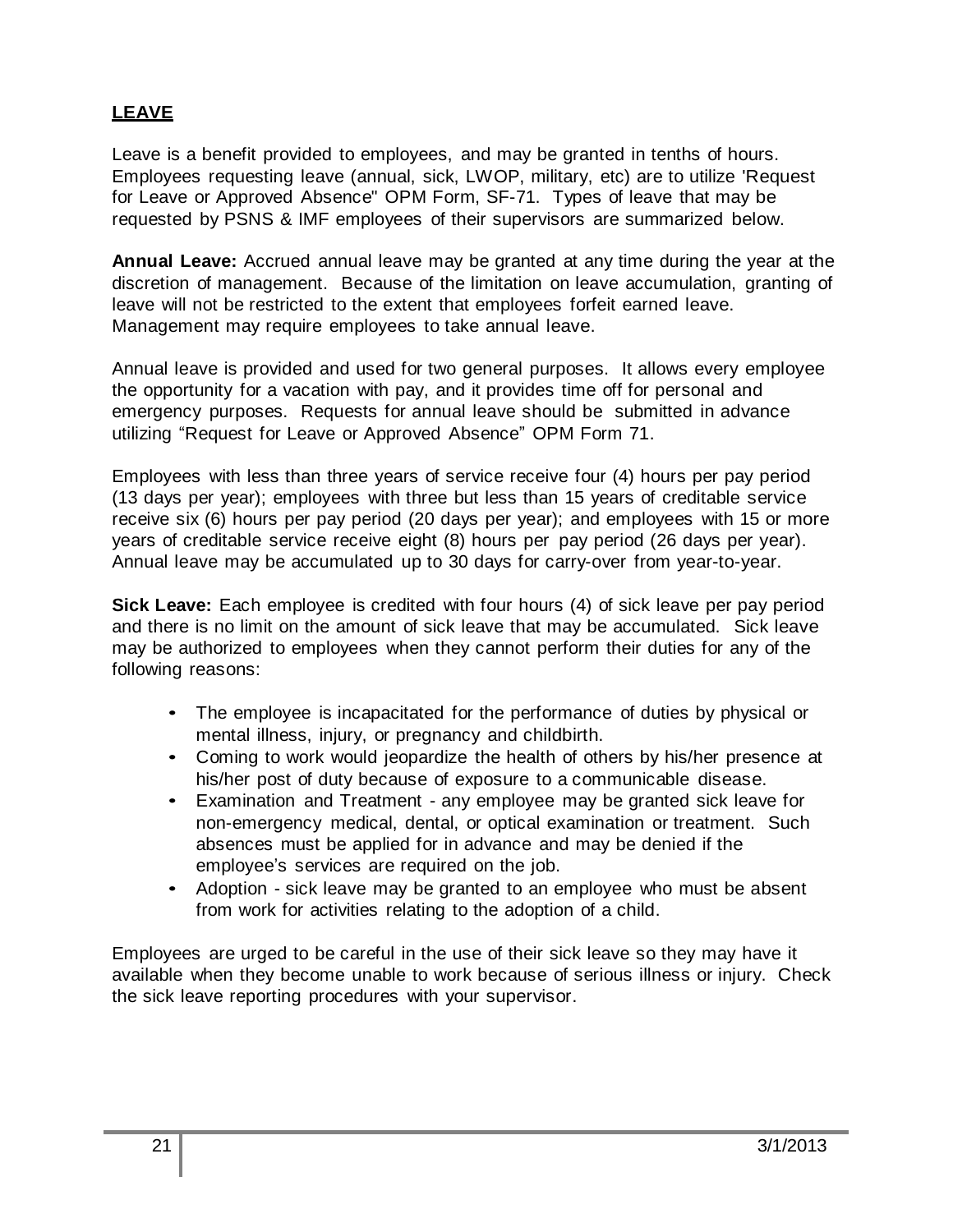**Family and Medical Leave Act (FMLA):** Most Federal employees are entitled to a total of up to 12 work weeks of unpaid leave during any 12-month period for the following purposes:

- The birth of a son or daughter of the employee and the care of such son or daughter.
- The placement of a son or daughter with the employee for adoption or foster care.
- The care of spouse, son, daughter, or parent of the employee who has a serious health condition.
- A serious health condition of the employee that makes the employee unable to perform the essential functions of his or her positions.

Under certain conditions, an employee may use the 12 weeks of FMLA leave intermittently. An employee may elect to substitute annual leave and/or sick leave, consistent with current laws and OPM's regulations for using annual and sick leave, for any unpaid leave under the FMLA. (The amount of sick leave that may be used to care for a family member is limited). FMLA leave is in addition to other paid time off available to an employee. An employee must provide notice of his or her intent to take family and medical leave not less than 30 days before leave is to begin or, in emergencies, as soon as is practical by submitting an OPM Form SF-71.

**Leave Without Pay (LWOP):** LWOP is an approved absence from duty granted at the discretion of management when requested by an employee. Employees requesting LWOP are to utilize "Request for Leave or Approved Absence" OPM Form 71. When time is charged to LWOP, the employee is in a non-pay status.

**Absence Without Leave (AWOL):** AWOL, otherwise referred to as unauthorized absence, results from a period of absence which is not excused by management. When time is charged to AWOL, the employee is in a non-pay status and it can result in appropriate disciplinary action.

**Administrative Leave:** Administrative leave is agency approval of an employee's absence from duty without loss of pay and without charge to other leave categories. Administrative leave authorization will be subject to workload and needs for the specific employees by their department.

**Court Leave:** Court leave will be granted to an employee under proper summons from a court to serve on a jury or to testify on behalf of any party in connection with any judicial proceeding to which the United States, the District of Columbia, or a state or local government is a party. If an employee is on annual leave when called for jury service, court leave may be substituted. In order to be granted court leave you must submit a copy of your court summons and court attendance verification along with your leave application via your Administrative Office, to the Comptroller Department (Code 610.12).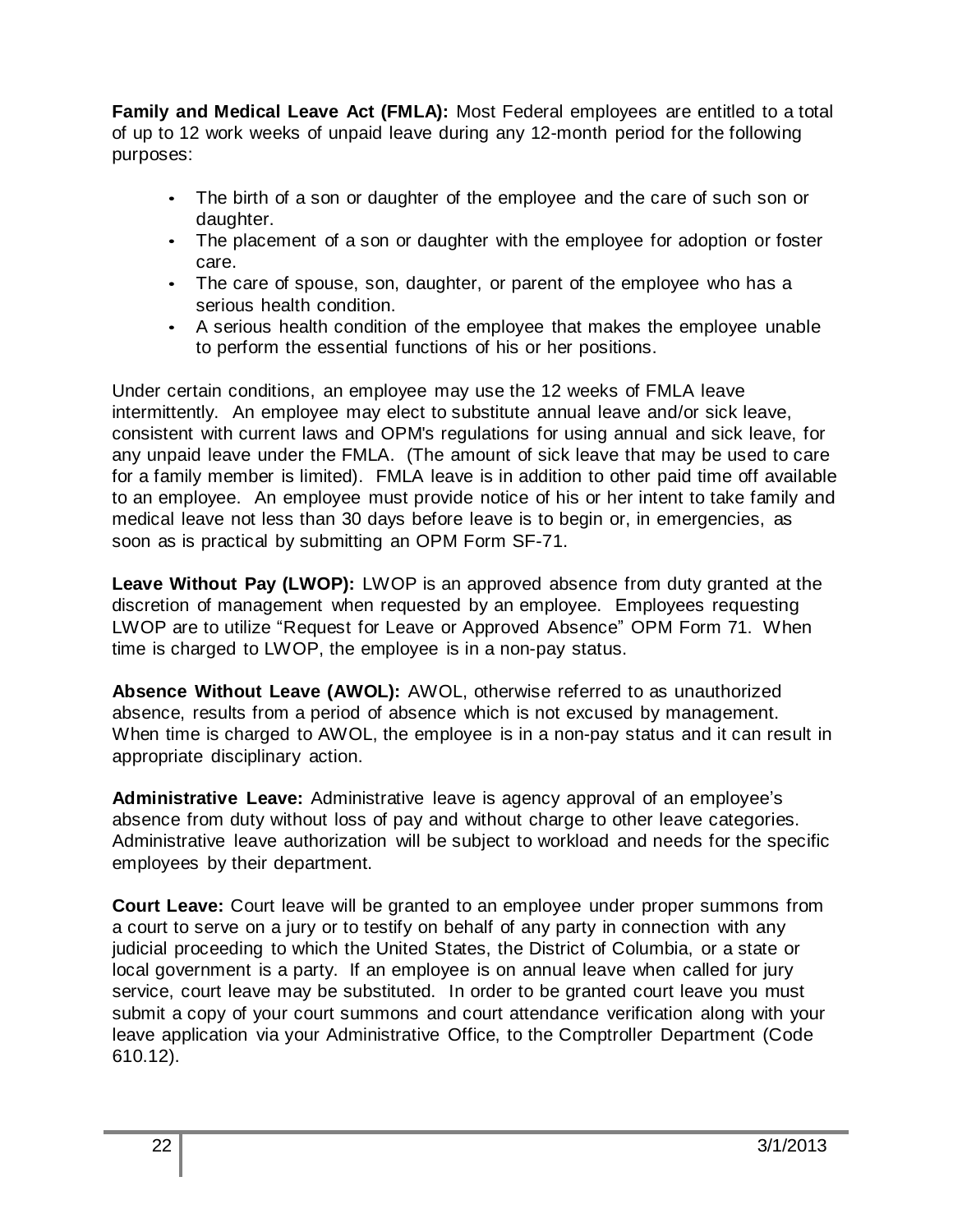**Military Leave:** Employees who are members of reserve components of the Armed Forces and the National Guard are entitled to leave of absence from duty without loss of pay or leave, for no more than 15 calendar days in any one fiscal year. Non-workdays falling within a period of absence on military training duty are charged against the 15 days of military leave allowed during the year. However, non-workdays occurring at the beginning of end of the training period are not charged. Employees who are reservists and are called to duty for a period beyond the 15-day period chargeable to military leave can use annual leave for the excess period. Employees may carry over a maximum of 15 days military leave each year. Employees must provide a copy of their orders via their Administrative Office, to the Comptroller Department, Code 610 payroll.

**Compensatory Time (Comp time):** Comp time may be granted in lieu of payment for irregular or occasional overtime worked. Comp time can be used after the comp time has been earned. The maximum amount of comp time an employee can accumulate is 160 hours. Hours worked in excess of 160 hours will be changed to overtime. An equal amount of time off is available for use for each whole or tenth of an hour worked.

Supervisors, personnel advisors, or your negotiated agreement should be consulted for additional information.

## **AWARDS**

The goal of PSNS & IMF's Incentive Awards Program is to encourage and recognize military and civilian personnel for significant contributions being made to the mission and priorities established for the Command at all levels.

**Ideas Developed by Employee Actions (I.D.E.A.):** Any employee or group of employees may submit a suggestion.

**Special Achievements/Time-Off Award:** This program recognizes special achievements by individuals and/or groups either monetarily and/or time off.

**Puget Demonstrated Quality Award (PDQ):** An instant means to recognize an individual employee in the form of merchandise.

**Thank You Bucks:** Immediate recognition for contributions in the form of a \$5.00 certificate that can be used at the Bremerton site Employee Services or Bangor site Naval Exchange (NEX) cafeterias.

**Length of Service Awards:** Employees are awarded appropriate service pins for 10, 15, 20, 25, 30, 35, 40, 45, 50, 55 and 60 years of Federal Service. [Update]

**Invention Awards:** Cash rewards for inventions which receive a Letter of Patent or Statutory Invention Registration Award.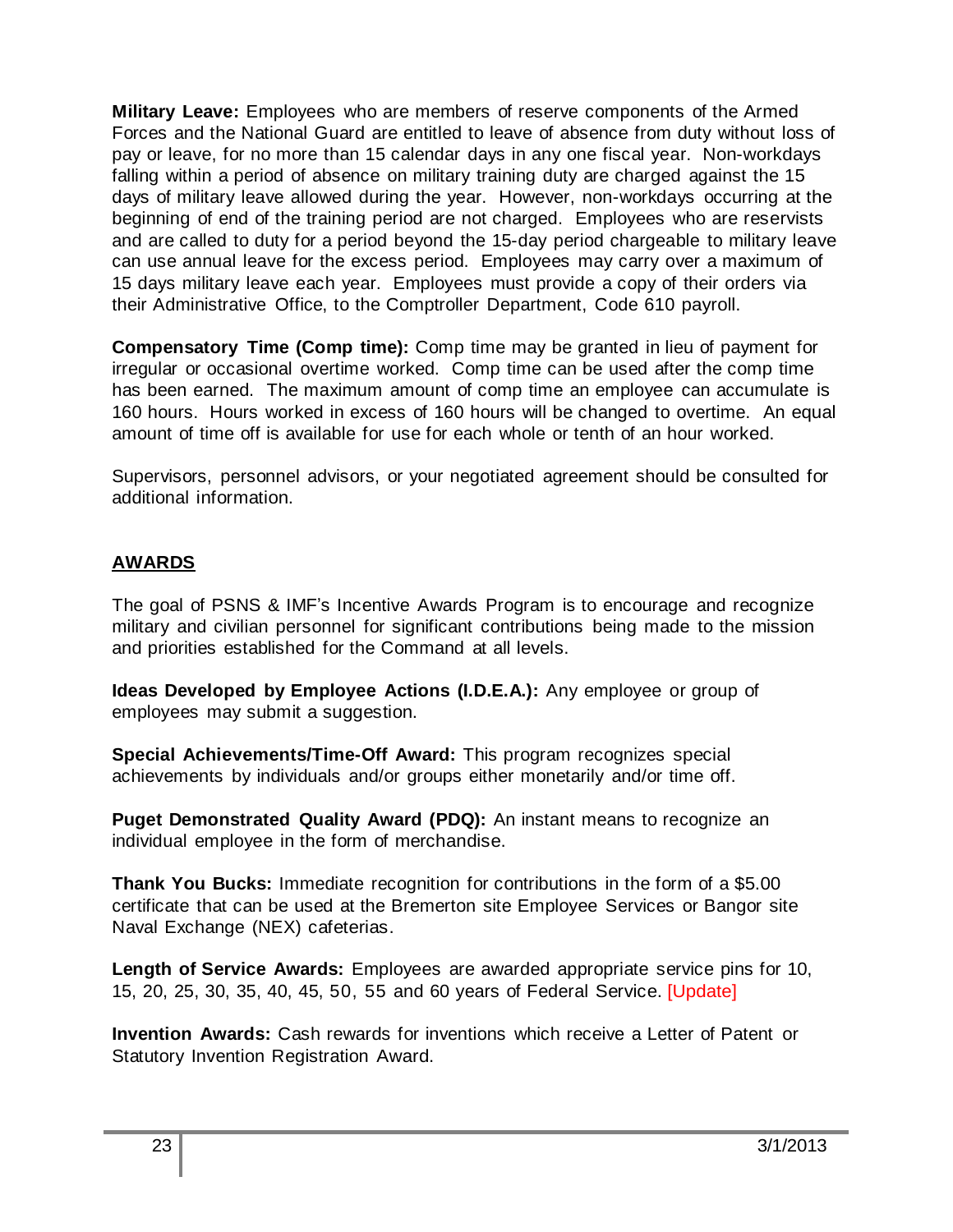**Material Price Challenge:** An award for challenging and reducing the price of material and equipment in the Supply System.

**Employee of the Quarter:** An employee is selected by his/her department/office/ group in recognition of superior performance during that period.

**Employee of the Year:** For civilian and military employees of PSNS & IMF.

**Retirement Ceremony:** The retiree may attend a retirement ceremony either immediately before or right after retirement.

## **GUIDING COALITION**

The Guiding Coalition is a group of your peers and leaders thinking strategically about what the PSNS & IMF of the future looks like and accomplishing actions that get us there. This group consists of individuals of varied experience who volunteer to make PSNS & IMF a continually improving workplace.

## **ANNUAL PERFORMANCE APPRAISAL**

PSNS & IMF employees and supervisors are appraised annually on their performance and informed of their overall job performance by their immediate supervisor. Your supervisor will work with you to develop your performance expectations. This evaluation forms the basis for promotion, within grade step increases, adverse actions, incentive awards, and training requirements. Depending on your position, you will be placed under a specific appraisal system.

## **PROMOTIONS**

Promotional opportunities are announced and widely publicized in an effort to find the best qualified person for a job. Promotions are based on merit, work ability, demonstrated responsibility, experience, education, and cooperation and leadership qualities where appropriate. The Command offers training opportunities and courses which may lead to qualifying training for particular jobs.

## **PROFESSIONAL GROWTH, MENTORING, AND TRAINING**

PSNS & IMF supports the professional development and personal growth of all employees and strives to foster an environment in which people work together and assist one another in their drive to become better skilled individuals. To support mentoring, PSNS & IMF has several programs in place which include: Individual Development Plans (IDPs), Executive Development Program (EDP), Lunch and Learn mentoring sessions, mentoring classes, and various others.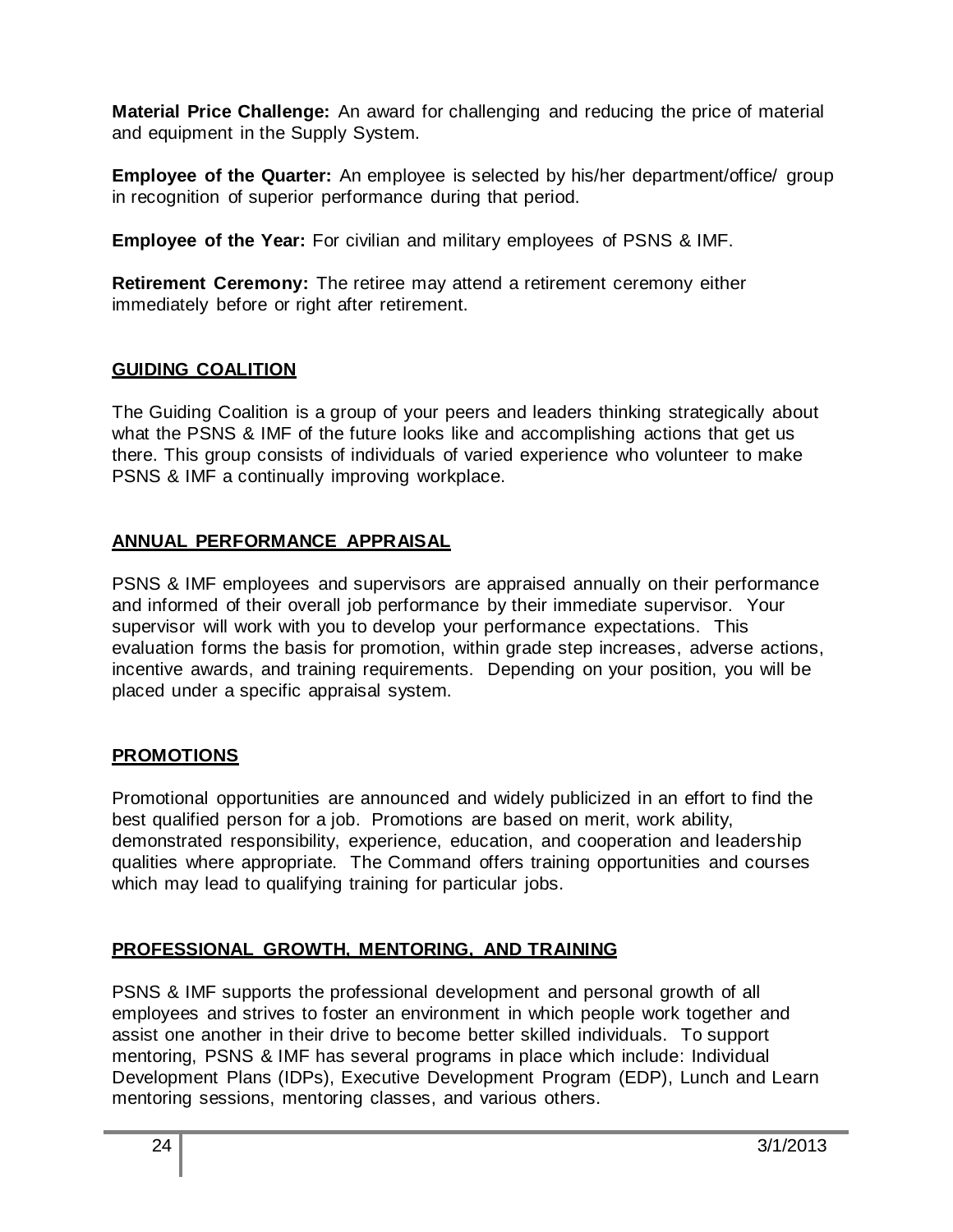Furthermore, informal manager-to-employee and employee-to-employee mentoring is also strongly encouraged and supported.

**Apprentice and Basic Skills Program:** The Apprentice Program, which is designed to develop a nucleus of highly skilled journey-level mechanics, consists of an integrated shop training and related classroom instruction program unique to the trade objective. Each trade normally requires four years to complete the training, which is conducted during normal working hours. In addition, other basic skills programs are conducted in such work areas as cooperative engineering training for engineering trainees and work study programs for engineering aids or technicians.

**Technical Skills Programs:** Employees receive specialized training necessary to update their skills or learn new skills required by technological changes. They may participate in this training at various PSNS & IMF activities, other government installations, or non-government facilities.

**After-Work Academic Programs:** Local evening programs are operated in conjunction with colleges and universities to provide opportunities for self-development in jobrelated courses at all levels. Some courses are conducted at the Command after working hours and others may be attended during evening hours at nearby schools.

Upon successful course completion, employees enrolling in approved academic courses that support the mission of the Command may receive reimbursement for cost of tuition and related attendance fees. However, employees must purchase the textbooks. For information on after-work programs visit the Command University website or call Code 1180, Command University, at 476-9184.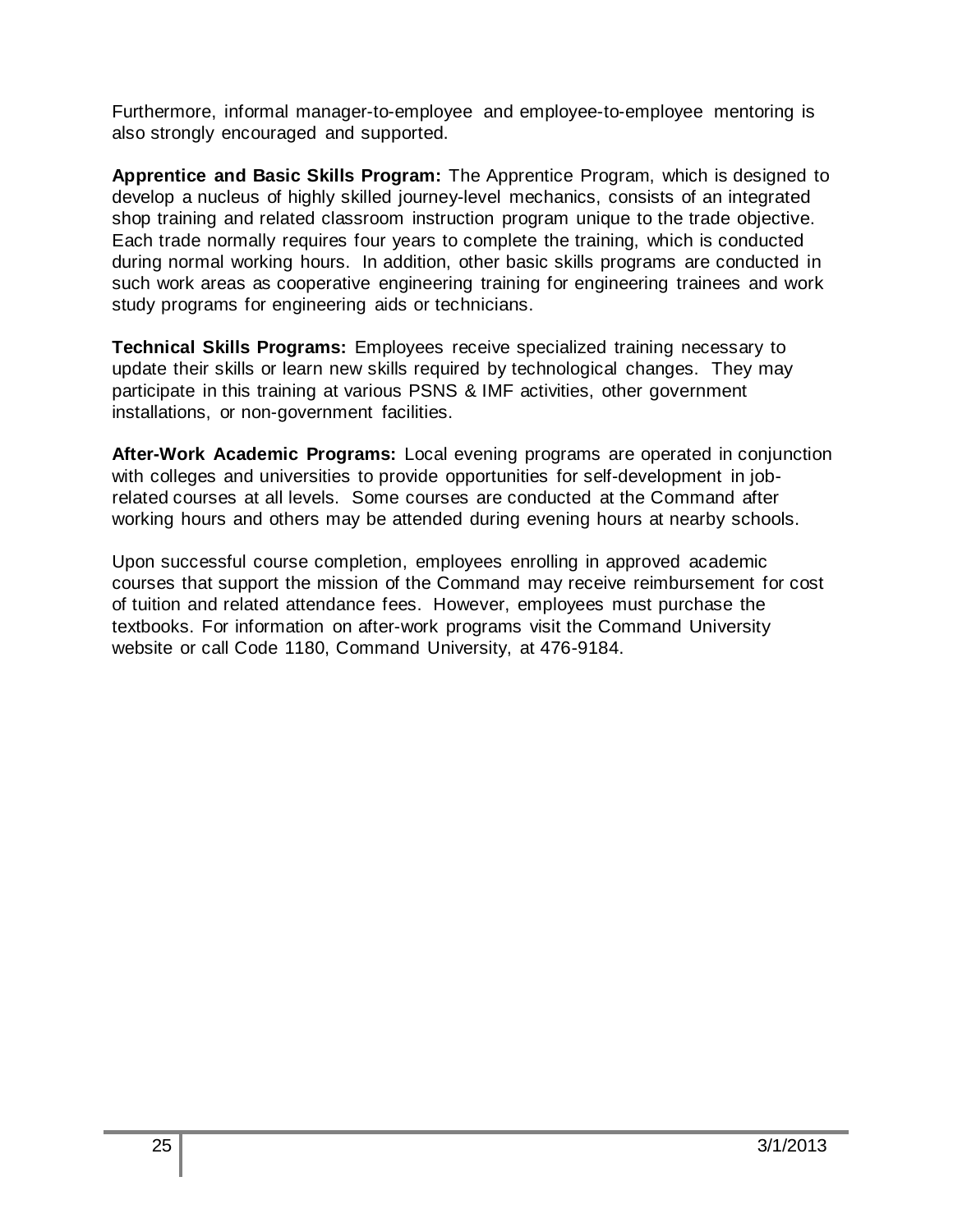## **SAFETY**

**Safety Policy:** It is PSNS & IMF's policy to take care of its people and material through comprehensive, effective, and continuous safety and health programs.

**Personal Protective Equipment (PPE):** You will be issued a hard hat which identifies you and your shop or code, safety glasses, safety shoes, and other safety equipment specific to your job. PPE is required in all posted areas; where you are close enough to be exposed to a hazard; in operating crane envelopes; while using noise hazardous equipment; and within 50 feet of any noise hazards.

To get new or replacement PPE, employees go to the tool room, shop store/kitting, shoe store where it is carried. Your supervisor will assist you.

## **Safety Responsibilities:**

Management Responsibility: Provide a safe and healthful working environment; to encourage, support, and lead employees in safe work practices.

Employee Responsibility**:** Comply with all safety and health rules and regulations; work in a safe and healthful manner to protect themselves and those around them.

**Safety Accountability:** Everyone is accountable for their actions concerning safety and health. PSNS & IMF employees use Operational Risk Management (ORM) principles and ask themselves three simple questions:

- What is going to hurt me?
- What can I do about it?
- If I can't do anything about it, who should I tell?

Everyone is responsible for "speaking up" when an unsafe condition or process is noticed or observed. It's OK to stop work for safety! Watch out for the safety of others as well as yourself. Things to remember:

- Wear your PPE as required
- Keep worksites orderly, as good housekeeping can prevent injuries
- Follow safety procedures, as unsafe work practices cause injuries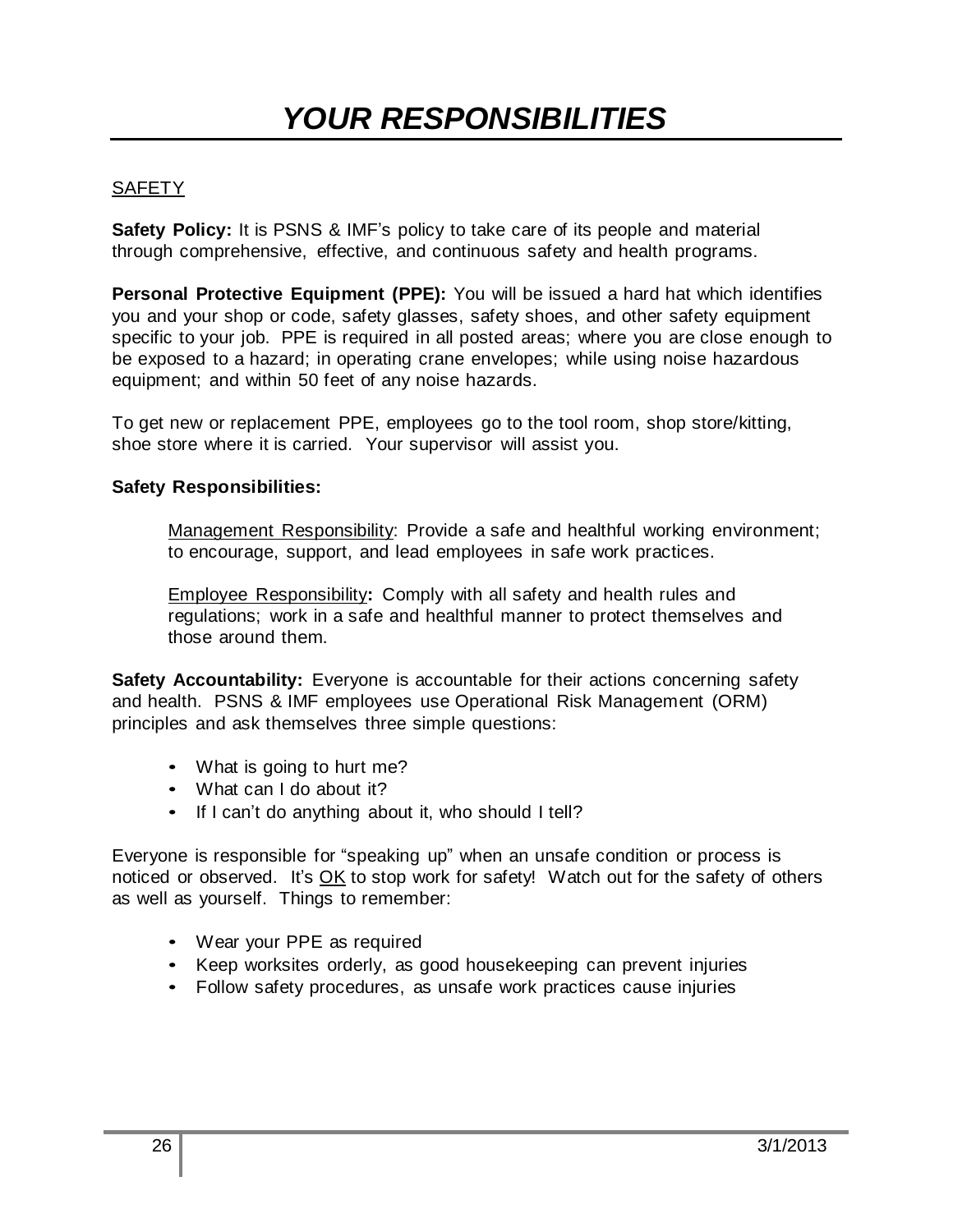## **VOLUNTARY PROTECTION PROGRAM (VPP)**

VPP promotes effective worksite-based safety and health. In VPP, management, labor, and the Occupational Safety and Health Association (OSHA) establish cooperative relationships and workplaces that have implemented a comprehensive safety and health management system. Approval into VPP is OSHA's official recognition of the outstanding efforts of employers and employees who have achieved exemplary occupational safety and health. In short, VPP is an approach for managing safety and health programs in order to prevent worker fatalities, injuries and illnesses through ongoing planning, implementation, integration, and control of four inter-dependent elements:

- Management leadership and employee involvement
- Worksite analysis
- Hazard prevention and control
- Safety and health training

The driving idea behind OSHA's VPP is that it manages the occupational safety and health protection of all workers rather than just complying with government standards. There are two VPP Passports with lists of safety related tasks and activities that we encourage all PSNS & IMF employees to become involved with. Both passports are designed to educate employees and create positive, pro-active safety communications between all levels of employees. Incentives are provided upon completion of passport tasks.

## SECURIT Y

PSNS & IMF Security is made up of several distinctive branches: Personnel, Physical, Information, Nuclear, and Operations Security. We have security personnel located in Bremerton, Bangor, San Diego and Yokosuka Japan.

As a new Naval Sea Systems (NAVSEA) Command employee, coming aboard at PSNS & IMF, you will be exposed daily to operations and information that supports our national security. You will be entrusted to safeguard this information and protect it from exploitation. Never forget our saying – "What goes on in the Command stays in the Command".

**Clearance:** One of the first stops you will make in the in-hire process will be the Personnel Security Manager's Office. There you will provide proof of U.S. Citizenship and begin the security clearance questionnaire. That questionnaire will become the basis for your background investigation and eventual security clearance. Once the questionnaire is initially reviewed, signed, and submitted, you will turn in your New Employee Processing Badge and get a yellow NAVSEA PSNS & IMF badge with an "I" on it. This means you have been granted an interim confidential clearance. Your security investigation may take several months to complete. Once the investigation is completed you will turn in your yellow "I" badge and receive the appropriate final badge.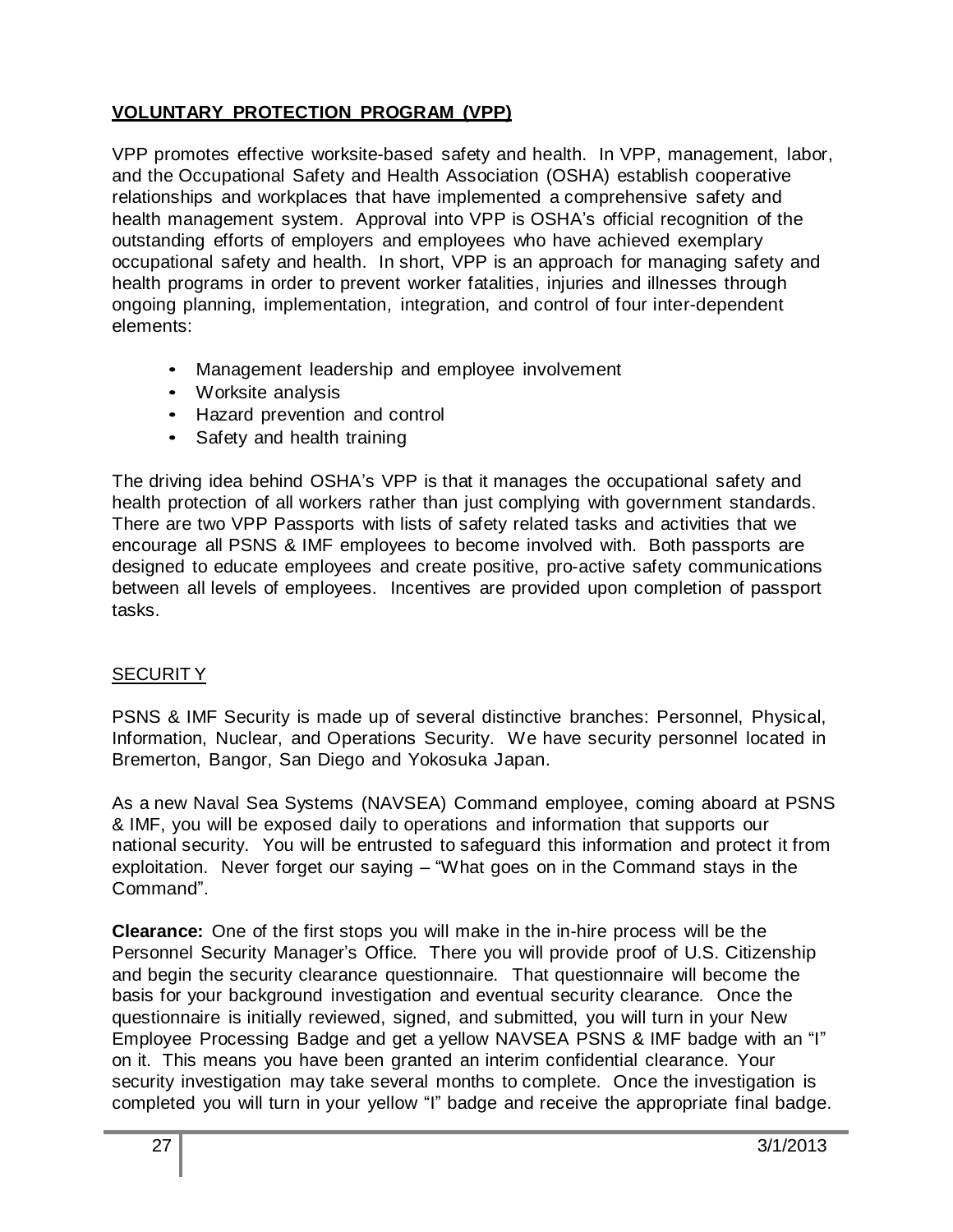You are obligated to report to the Personnel Security Manager any incidents that may affect your eligibility for a clearanc e. Failure to disclose an issue will be found on the next periodic investigation and is often more of a problem than the initial incident. Some examples of reportable incidents include; significant indebtedness or bankruptcy, criminal conduct or arrests, illegal drug use, and alcohol abuse including Driving Under the Influence (DUI). If you're not certain it's reportable, call the Personnel Security Program at 360-476-4856 and ask.

As an employee of the Navy you are reminded that you signed a Non-Disclosure Agreement SF-312 which legally binds you to the following:

- To protect classified information from unauthorized disclosure
- To protect classified information from negligent handling
- To never retain classified information unlawfully for uses not associated with your official government duties
- To report any actions by others that compromise classified information
- That classified information is the property of the United States government and cannot be claimed as personal property of any individual or corporate interest
- These provisions remain in effect even after you no longer are employed by the U.S. Government

You are reminded that violation of this agreement makes you subject to criminal and/or civil penalties and suspension or revocation of your security clearance.

**Badge:** The primary method of access control at the four Commands is the NAVSEA PSNS & IMF badge. Everyone employed by PSNS & IMF is issued a security badge with a unique six digit employee number. Your badge will have one of three background colors that dictate the specific areas you may access for your work. The magnetic strip on the badge is encoded to work in the Automated Access Control System (AACS). The turnstiles at the Controlled Industrial Area (CIA) perimeter are an example of an AACS controlled access point.

## *SHOW YOUR BADGE AT ALL TIMES IN THE CIA PUT BADGE AWAY WHEN YOU'RE OUTSIDE OF THE GATE*

**If you lose or misplace your badge you must report it immediately** so it can be disabled to prevent someone else from using it. Call the Regional Dispatch Center on base at 6-3393. If off base, use 360-476-3393. When you next report to work, go to a gate manned by Commander Navy Region Northwest Naval Security Forces (NSF) and get a shift badge to get you to the Pass and ID Office at Building 445 for a replacement. Remember, it is a serious security violation to use another person's badge or to lend your badge to another person.

**Common Access Card (CAC):** Access to the NMCI network requires log on with a CAC and PIN. This process is known as Cryptographic Log-on (CLO). If an employee requires computer access, account requests are submitted by the department IT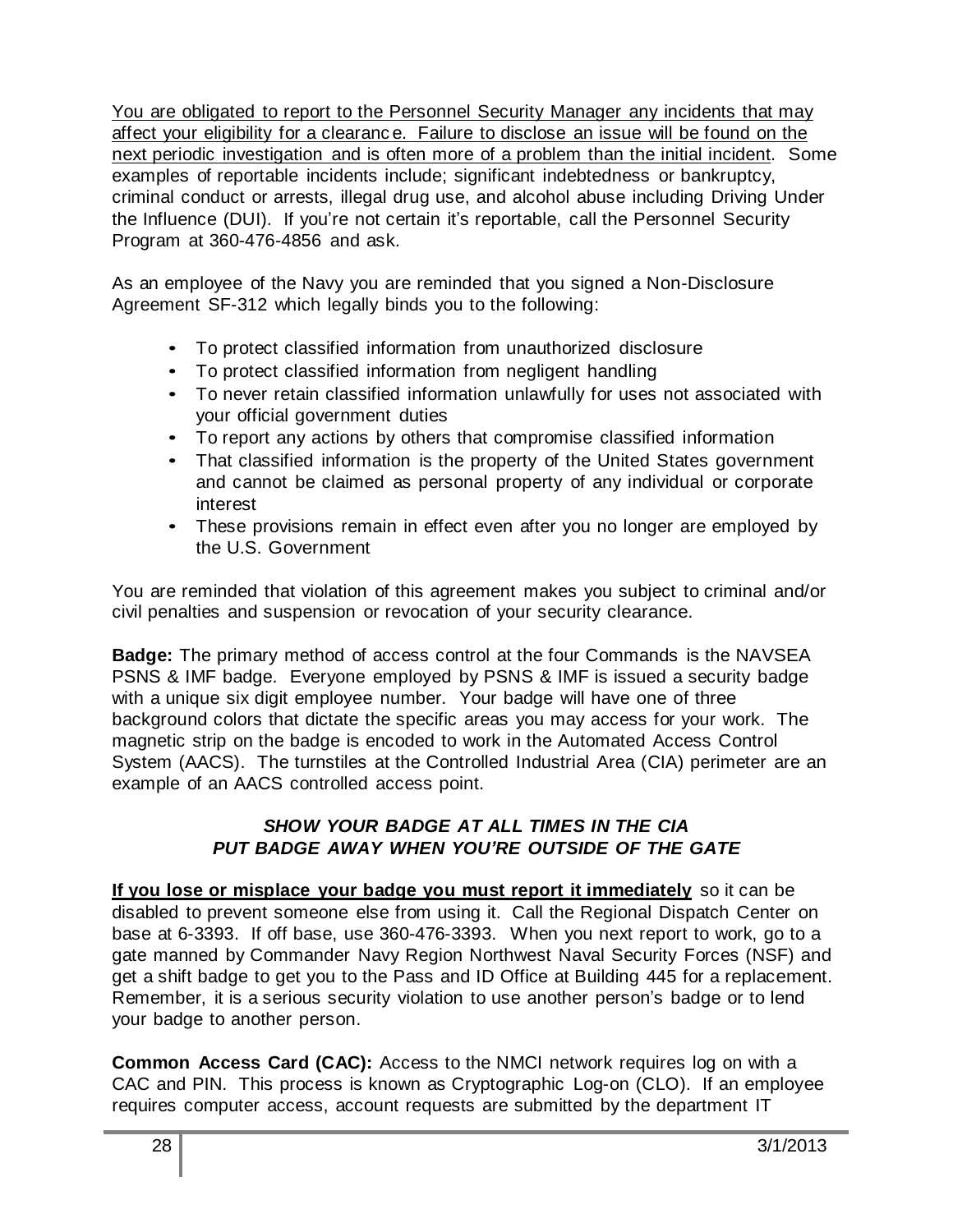Coordinator. Once the user receives their account information, including their NMCI email address, please schedule an appointment with a DEERS/RAPIDS, Personal Support Detachment (PSD), or Pass and ID Office to receive your CAC. When you go to your appointment, you will need two forms of picture identification for the initial CAC, at least one must be a valid state or federal government issued picture identification.

Keep your CAC in the card reader while at your workstation. When leaving your workstation, remove the CAC from the card reader and maintain control of the CAC. When the CAC has been removed from the card reader the computer will be locked. If you forget your CAC, you cannot login to your computer workstation. **If you lose your CAC you must report it to the Naval Base Kitsap (NBK) Police Office** in Building 433 and fill out a police report. A copy of the police report is required when applying for and receiving a replacement CAC. A valid PSNS & IMF badge may be used for identification.

**Prohibited Items:** There are various items that are prohibited at PSNS & IMF, a partial list of these prohibited items include:

- Personal cameras/photographic/image capturing devices
- Weapons of any kind, including items commonly used for hunting, sport, and self defense. Knives (other than pocket knives) that are not specifically designed and used for PSNS & IMF work are prohibited.
- Alcoholic beverages
- Personally owned computers and computer accessories including storage media and Personal Electronic Devices (PED) that have the capability to record voice or data. MP3 players such as iPods are authorized but leave the USB or similar connecting cables at home.

Obviously it is illegal to bring "contraband" into PSNS & IMF spaces, such as items illegal to own or use by state or Federal law or DOD regulations. You are also advised to avoid bringing personal property that could easily be mistaken for U.S. Government Property such as tools and hardware.

**Security Forces:** PSNS & IMF receives security support from the NSF. As an employee, you must follow the instructions issued by the NSF. Security is everyone's business. Incidents of unauthorized persons in the Controlled Industrial Area (CIA), or persons suspected of attempting to solicit classified material, gain access to classified work areas, or breach security regulations in some other manner should be promptly reported to the NSF, the Department Security Coordinator (DSC), or your immediate supervisor.

**Information Security:** You are responsible for safeguarding classified information. Classified information can be:

- Written documents
- Recordings
- Computer software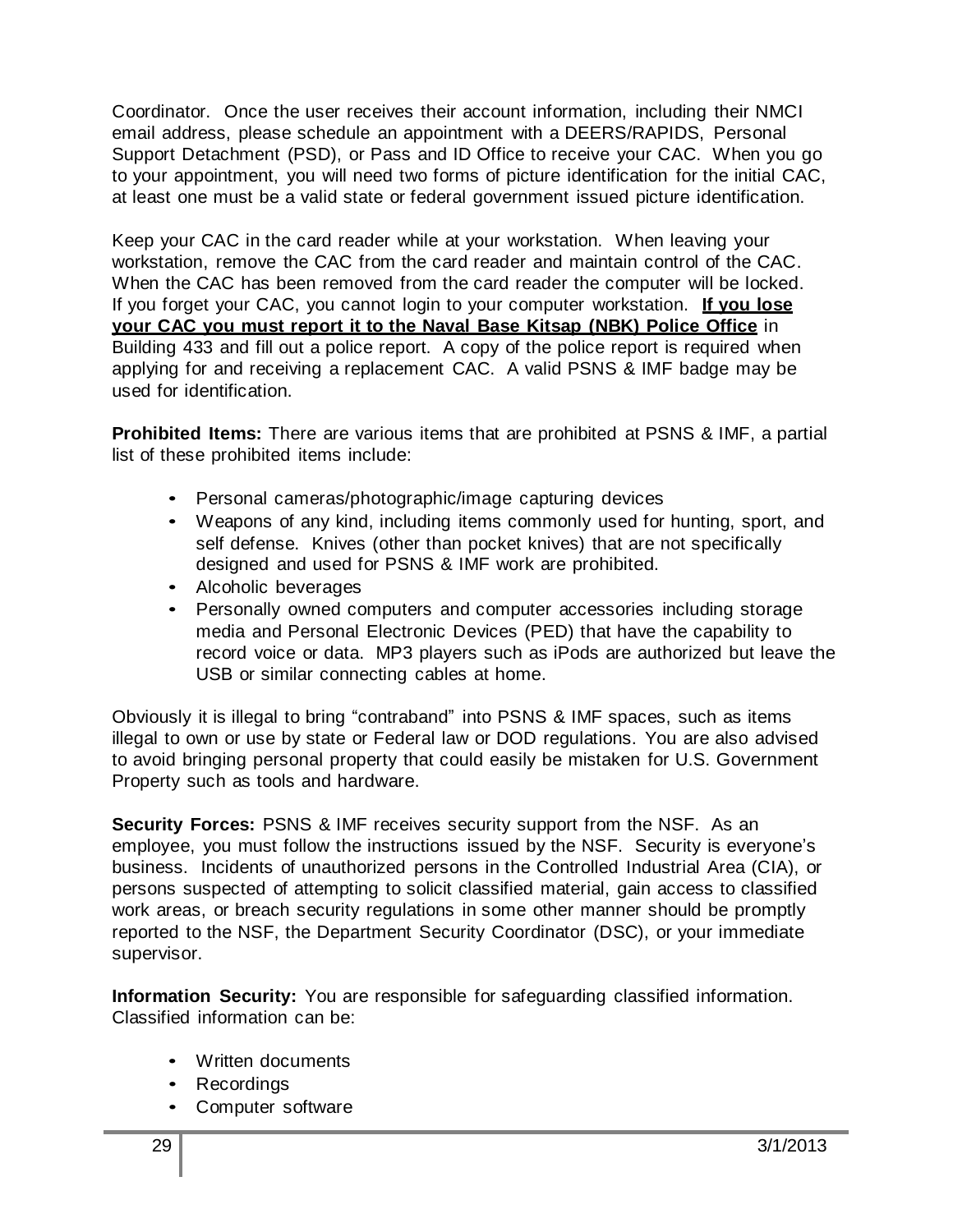- Photographs
- Printed materials

There are three levels of classification: Confidential, Secret, and Top Secret. To handle classified material you must have the proper level security clearance and a "need to know".

If you come across or find classified documents adrift, take charge to control unauthorized access to these documents and call your supervisor. If your supervisor is not available, contact the NSF at 360-476-5795 and request assistance. If you are required to transport classified material off of NBK-Bremerton, you must request a Courier Authorization Card and receive specific training. Safeguarding classified information is important because many foreign countries continue their attempts to acquire classified information and critical technologies.

Every year you will be required to participate in annual security-related training. If you plan to vacation outside the country you are also required to attend a travel brief each time before you travel. Remember, PSNS & IMF is a prime target for industrial espionage. You can help prevent threats to our national security by knowing and following all security rules for safeguarding classified information.

Watch what you say and do not discuss either classified or sensitive unclassified information at home, in public, or on the telephone. If you are approached for information and you believe that you have been involved in a collection attempt, report this immediately to your supervisor or contact 360-476-9640.

**Nuclear Information Security:** The Navy Nuclear Propulsion Information (NNPI) Control Officer is assigned to ensure that appropriate measures are established and enforced to control and prevent unauthorized access to NNPI. NNPI is all information, classified and unclassified, concerning the design, arrangement, testing, operation, training, maintenance, and repair of propulsion plants of naval nuclear-powered ships. Unclassified NNPI is labeled Not Releasable to Foreign Nationals (NOFORN). The term NOFORN is a handling instruction to properly safeguard this information. This information must be controlled to prevent detailed visual or physical access by individuals who do not have the required "need to know". If you are required to transport NOFORN off of NBK-Bremerton you must request a property pass from your DSC and receive required training, prior to departing the CIA. Any questions you may have about NNPI can be answered by calling 360-476-9790.

The Reactor Fuel Security Officer coordinates the refueling security operations performed by Marine Corps Security Force (MCSF) personnel. As a new employee you must be aware of your surroundings. If you enter an unauthorized area and are challenged by MCSF, **you must do what the MCSF watch stander directs**. If you have any questions call 360-476-5100 after the fact.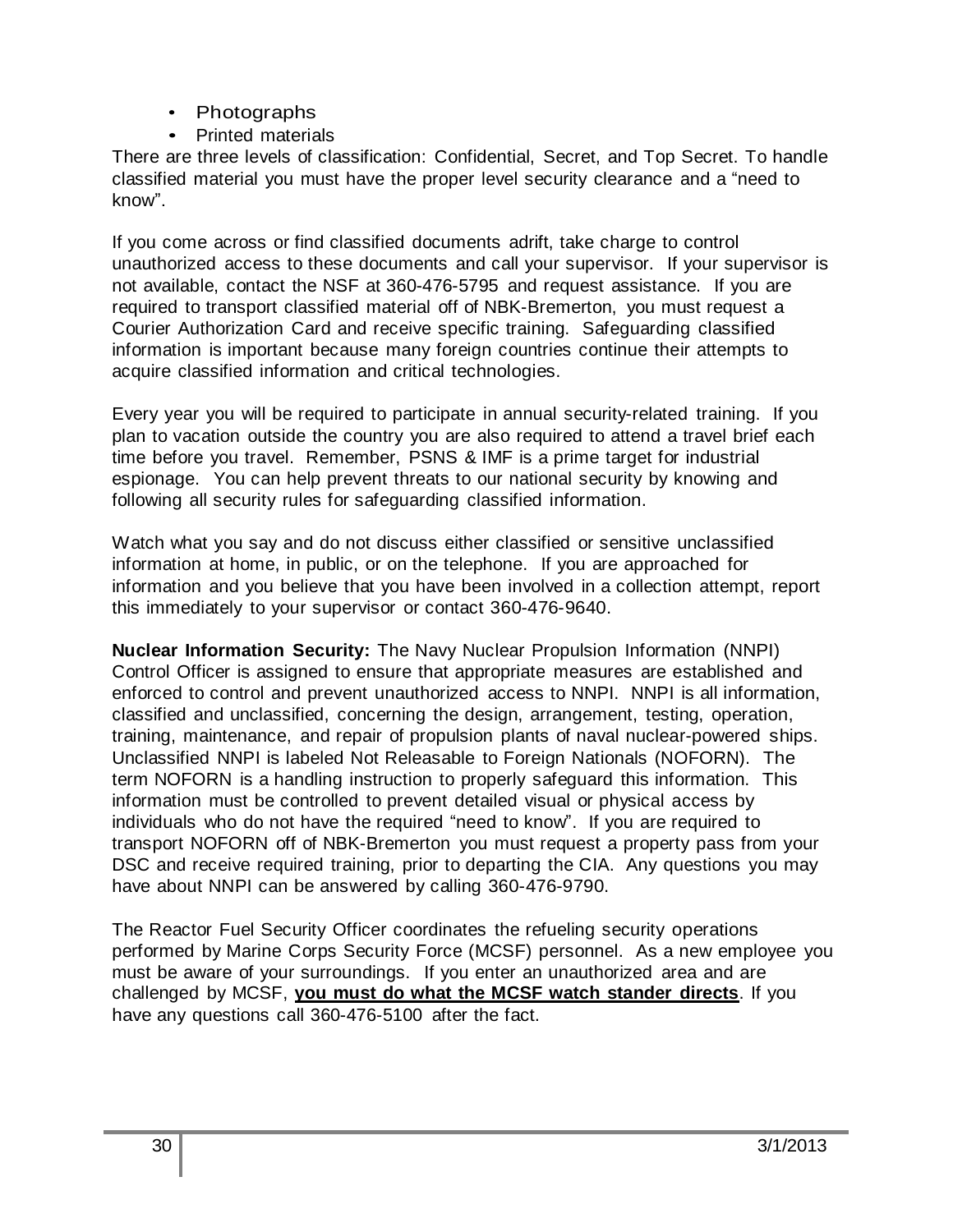## **TRAFFIC REGULATIONS AND TRANSPORT ATION INFORMATION**

There are several paid parking areas outside of the Command. Your supervisor or Administrative Office may also be able to provide more information about off-base parking areas.

Washington State traffic laws prevail on base. Other considerations include:

**Parking on Base:** DoD Civilian personnel working at NBK-Bremerton may apply for a permit to park on base by filling out a parking application. Permits are assigned as space becomes available, based upon Service Comp Date. Retired military WORKING at NBK-Bremerton are considered civilians for parking purposes and shall not park in the Montgomery Lot. Contact the Program Coordinator at 627-4022 or 627-4023.

**Parking at the IMF:** There are some assigned spaces for military and other officials. Individuals with handicap status are assigned their personal parking space as well. Unmarked parking spaces are first-come first-served.

**Private Vehicles:** May be operated on base outside the Controlled Industrial Area (CIA) only if a proper pass has been issued. Remember, in order to enter the base, your vehicle needs to have the vehicle permit displayed. Driver and passengers must have valid base identification badges displayed so they can be easily seen by the guard or sentry.

**Transportation Incentive Program (TIP)/ORCA Pass:** This program will provide financial incentives to employees to encourage the use of mass transit. Mass transit is defined as the use of buses, vanpools with a capacity of at least six adults excluding the driver, and walk-on ferry passengers. For more information on this program contact Code 610.12 at 476-2986 or 476-7568. The ORCA application form can be obtained from the Comptroller Department (Payroll) on the second floor of building 850A, or on the Command intranet.

**Carpools and Within-Yard Transportation:** Carpools to and from the Command are established and run informally through ads for drivers or passengers in the Command's newspaper, the SALUTE. Within the Command there is an established free system of transportation consisting of buses and taxis for work-related travel.

**Bicycles:** There is a special access turnstile at the Bremerton and State Street gates that can accommodate wheelchairs and bicycles. To utilize the special access turnstiles employees will need to contact Security at 476-0455 and request that you be added to the access list. Once approved and placed on the access list, all you need to do is run your badge through the reader both upon entry and exit at the special access turnstiles. Bicycle parking facilities vary from building to building and must be parked in designated racks and areas. Complete bicycle rules can be found in the PSNS & IMF OSH Manual VOL II Chapter 3 Section 6: Bicycle Safety.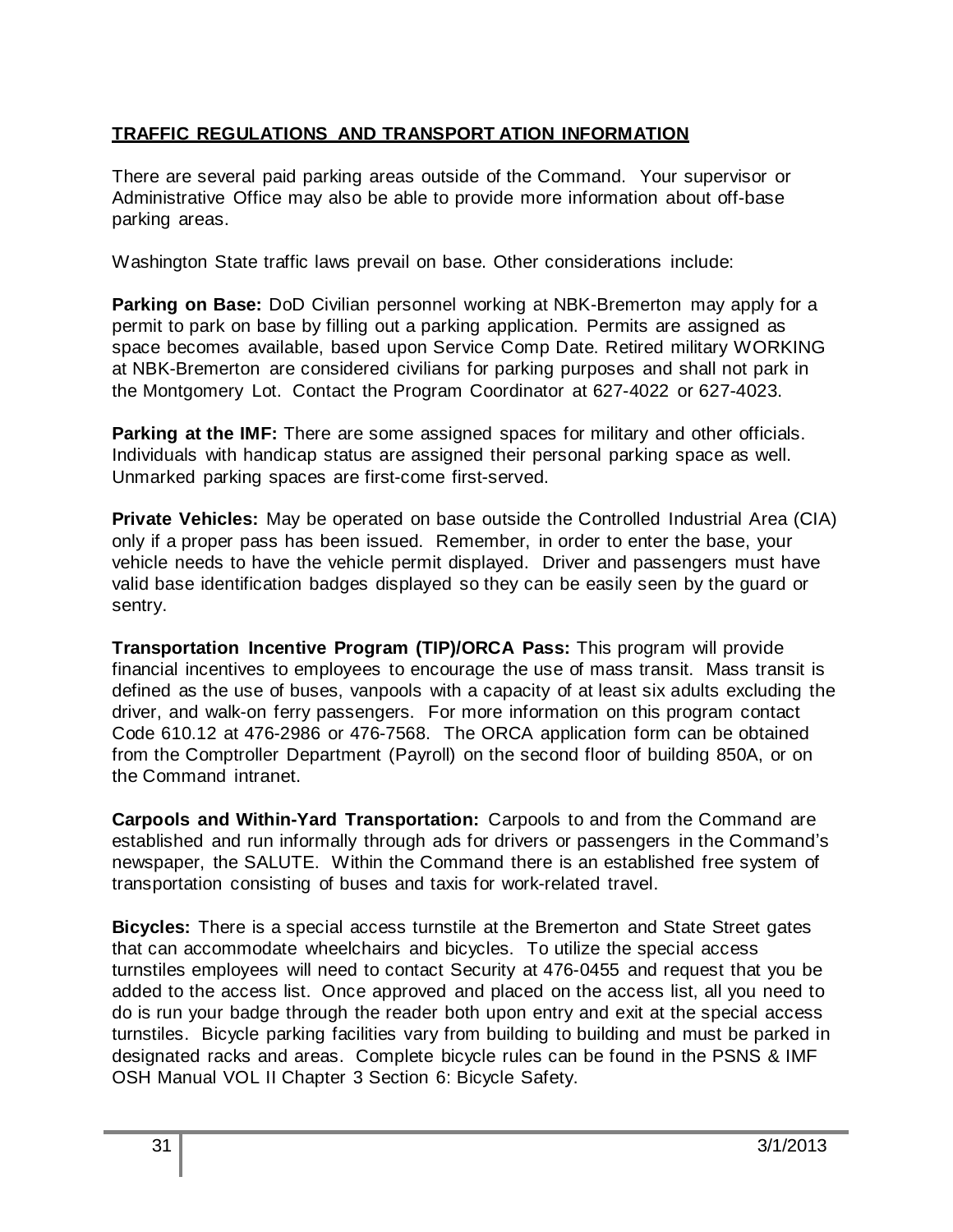## STANDARDS OF CONDUCT

Employees of the federal government are expected to conduct themselves in a manner which reflects favorably upon themselves and their government. The need for federal employees to live up to certain moral and ethical standards, both on and off the job, is important both to the efficiency of the conduct of government business and to the maintenance of public confidence in the United States Government. The Navy expects employees to be honest, reliable, trustworthy, and of good character and reputation.

## **These 14 General Principles Apply to Every Employee (5 C.F.R. 2635.101(b)):**

1) Public service is a public trust, requiring employees to place loyalty to the Constitution, the laws and ethical principles above private gain.

2) Employees shall not hold financial interests that conflict with the conscientious performance of duty.

3) Employees shall not engage in financial transactions using non-public Government information or allow the improper use of such information to further any private interest.

4) An employee shall not, except as permitted by subpart B of this part, solicit or accept any gift or other item of monetary value from any person or entity seeking official action from, doing business with, or conducting activities regulated by the employee's agency, or whose interest may be substantially affected by the performance or non-performance of the employee's duties.

5) Employees shall put forth honest effort in the performance of their duties.

6) Employees shall not knowingly make unauthorized commitments or promises of any kind purporting to bind the Government.

7) Employees shall not use public office for private gain.

8) Employees shall act impartially and not give preferential treatment to any private organization or individual.

9) Employees shall protect and conserve Federal property and shall not use it for other than authorized activities.

10) Employees shall not engage in outside employment or activities, including seeking or negotiating for employment, that conflicts with official Government duties and responsibilities.

11) Employees shall disclose waste, fraud, abuse, and corruption to appropriate authorities.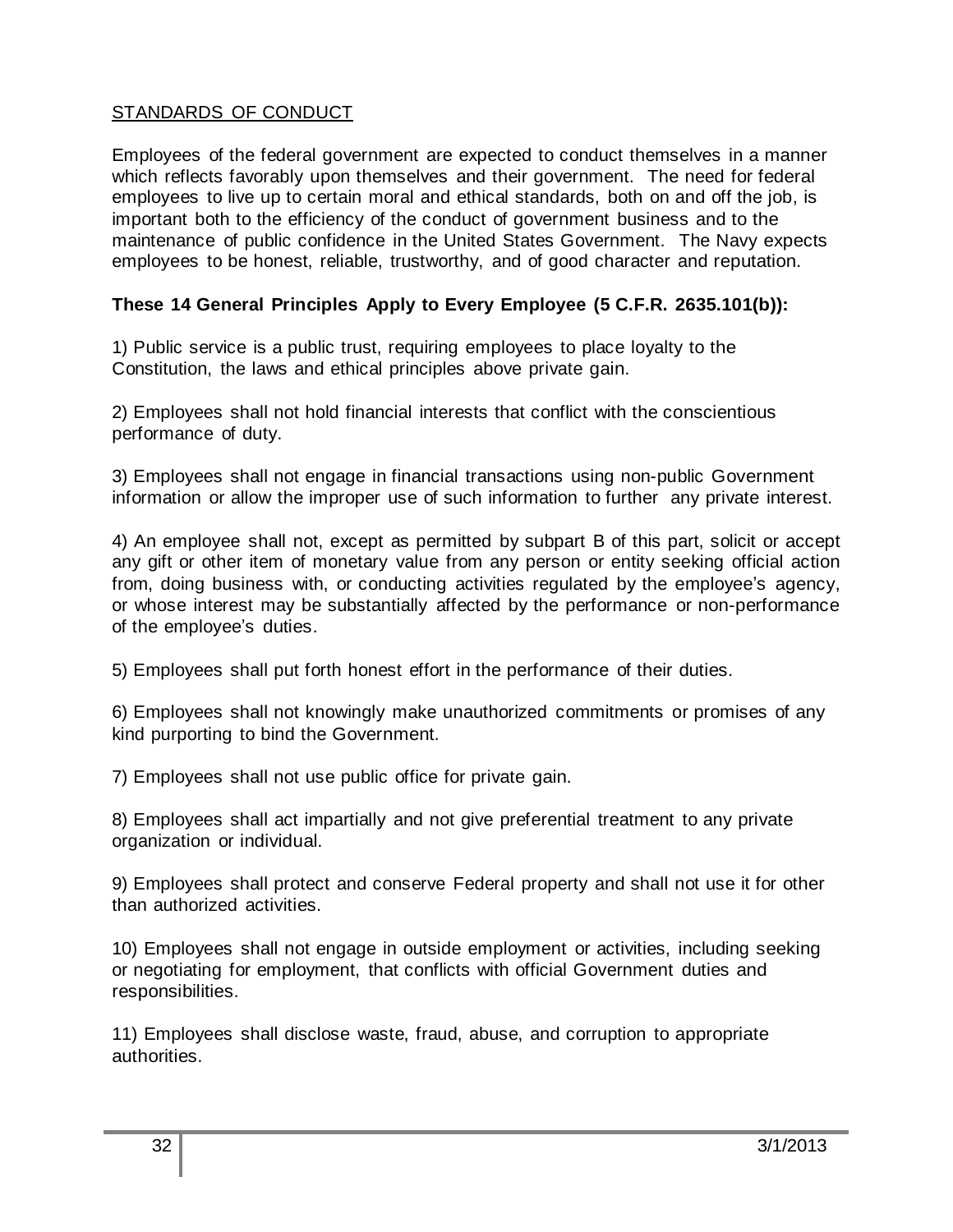12) Employees shall satisfy in good faith their obligations as citizens, including all just financial obligations, especially those – such as Federal, State, or local taxes – that are imposed by law.

13) Employees shall adhere to all laws and regulations that provide equal opportunity for all Americans regardless of race, color, religion, sex, national origin, age or handicap.

14) Employees shall endeavor to avoid any action creating the appearance that they are violating the law or the ethical standards set forth in this part. Whether particular circumstances create an appearance that the law or these standards have been violated shall be determined from the perspective of a reasonable person with knowledge of the relevant facts.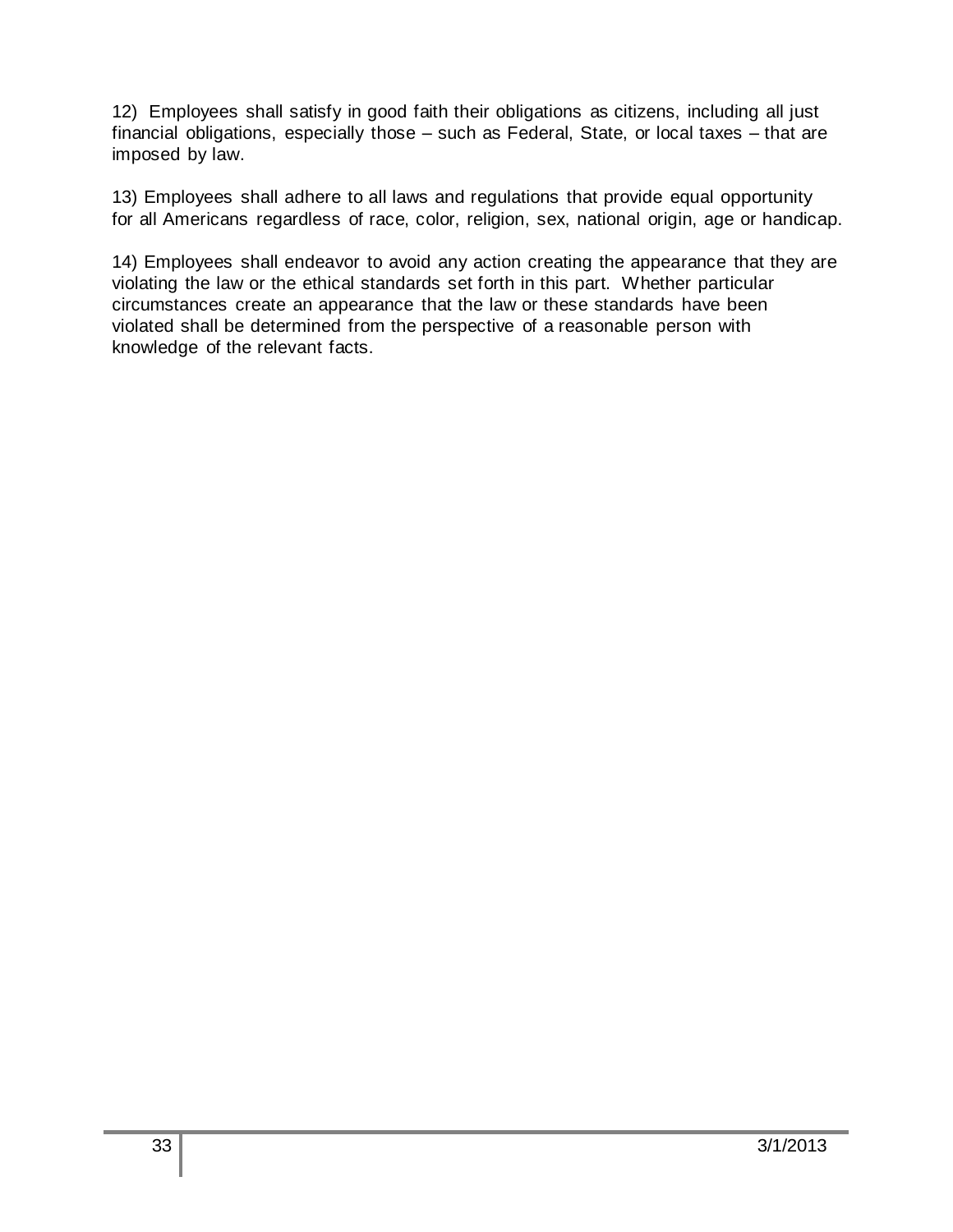Policies are usually designated with written instructions. You will be briefed on most of this information when you arrive. When you have questions, contact your supervisor or Administrative Office.

## **BENEFITS INFORMATION**

The Department of Navy offers an automated self-service called Employee Benefits Information System (EBIS). It is a secure website available 24 hours a day/7 days a week. All current civilian Department of Navy employees can access EBIS to view and make changes to your health benefits (FEHB), life insurance (FEGLI), Thrift Savings Plan (TSP), Personal State of Benefits, retirement information, and retirement estimates. Your personal information is protected and available only to you.

You may access EBIS at 1-888-320-2917, press 4 to talk with a Customer Service Representative. When you call, EBIS will need to validate your personal credentials (SSN, Date of Birth, Service Computation Date, Pay Plan or Pay Schedule, Pay Grade or Pay Band and Step) Ex: WG-05-01 or GS-07-01. You may also access the website at [www.civilianbenefits.hroc.navy.mil,](http://www.civilianbenefits.hroc.navy.mil/) or through the HR intra-website.

All permanent employees with regularly scheduled tours of duty are eligible to enroll in both the Federal Employees Health Benefits Program (FEHB) and the Federal Employees Group Life Insurance Program (FEGLI). Employees who have intermittent or short-term appointments of less than one year are not eligible to enroll. However, temporary employees who have worked at the Command one year or longer are eligible for health benefits under certain conditions. Under both programs, eligible employees must select their plans within the first 60 days of their employment.

## **EQUAL EMPLOYMENT OPPORTUNITY (EEO)**

PSNS & IMF have a positive EEO program which is consistent with the Department of the Navy policy, ensuring equal consideration and treatment of all applicants and employees regardless of race, color, religion, sex, national origin, age, or physical/mental handicap. If the need should arise for EEO counseling, contact the EEO Complaints Office at (360) 476-2077 and arrange to speak with an EEO Counselor. You are responsible for notifying your supervisor before leaving the work area. The office is located outside the CIA at the Bremerton Site in the Fleet and Industrial Supply Center (FISC), Building 467 on the mezzanine.

Harassment is unwelcome conduct that is based on race, color, sex, religion, national origin, disability, and/or age. It may also be caused by retaliation against an individual for filing or participating in an EEO complaint or for opposing employment practices they reasonably believe to be discriminatory. Harassment becomes unlawful where 1)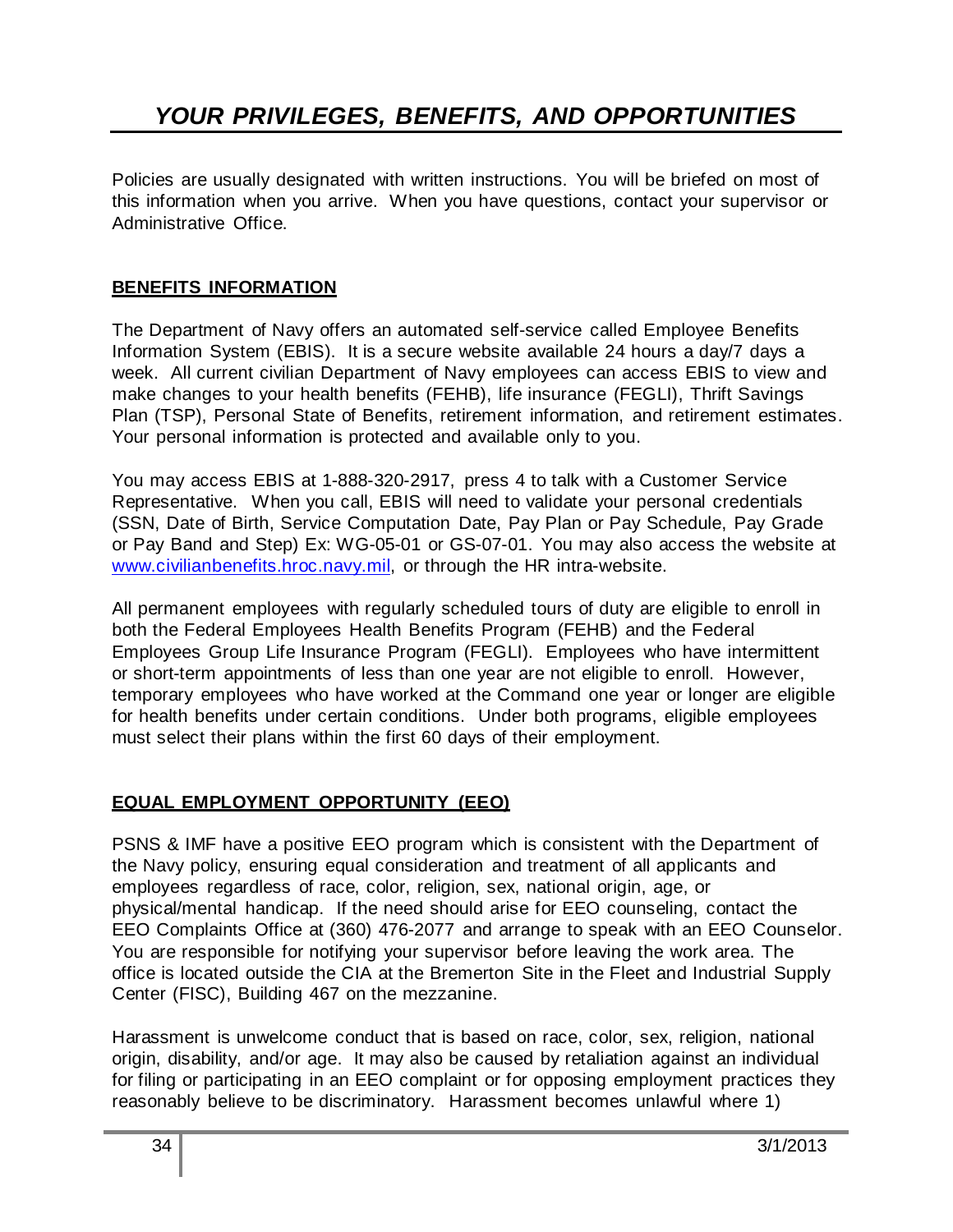enduring the offensive conduct becomes a condition of continued employment, or 2) the conduct is severe or pervasive enough to create a work environment that a reasonable person would consider intimidating, hostile, or abusive. Offensive conduct may include, but is not limited to; offensive jokes, slurs, epithets or name-calling, physical assaults or threats, intimidation, ridicule or mockery, insults or put-downs, offensive objects or pictures, and interference with work performance. There is zero tolerance for any behavior, verbal or physical, that unreasonably interferes with work performance and/or creates an intimidating, hostile, or offensive work environment, whether or not the harassment is directed at someone because of their race, color, ethnicity, national origin, sex, religion, age, or disability. Any instance of harassment will be dealt with swiftly, fairly, and effectively. Disciplinary action will be taken against those who engage in inappropriate behavior in the workplace or any act of retaliation or reprisal or other actions aimed to hinder any employee's free exercise of these rights.

## **REASONABLE ACCOMMODATIONS**

An employee with a physical or mental impairment that is in need of a reasonable accommodation should contact their supervisor or resource manager to make an appointment with the PSNS&IMF Reasonable Accommodation Coordinator. Employees may contact the C/900A.3 Reasonable Accommodation Office directly at 476-4891. Employees may be asked to provide supporting medical documentation. All requests for accommodation are protected under the Rehabilitation Act.

## **PUBLIC AFFAIRS**

The Congressional and Public Affairs Officer (PAO) acts as the spokesperson for the Command in coordination with Naval Sea Systems Command (NAVSEA) and the U.S. Navy Office of Information (CHINFO). The PAO advises Command leadership on matters relating to the public's understanding of the role PSNS & IMF plays in the U.S. Navy, fleet maintenance, and the communities where we have facilities. The PAO ensures the timely and accurate release of public information both internally and externally. All media queries and requests for interviews must be directed to the PAO for coordinated response and release.

Command Newspaper: The "Salute" newspaper is published bi-weekly on Thursdays. Information passed along in the Salute may be considered official and the latest word on topics of general employee interest. It is an ongoing chronicle of all changes, additions, conditions, and new laws and policy concerning your employment at PSNS & IMF. You can read past and current issues, submit an ad for the Trading Post or Ride Share, and view the Salute schedule and deadlines along with contact information on the Command intranet page.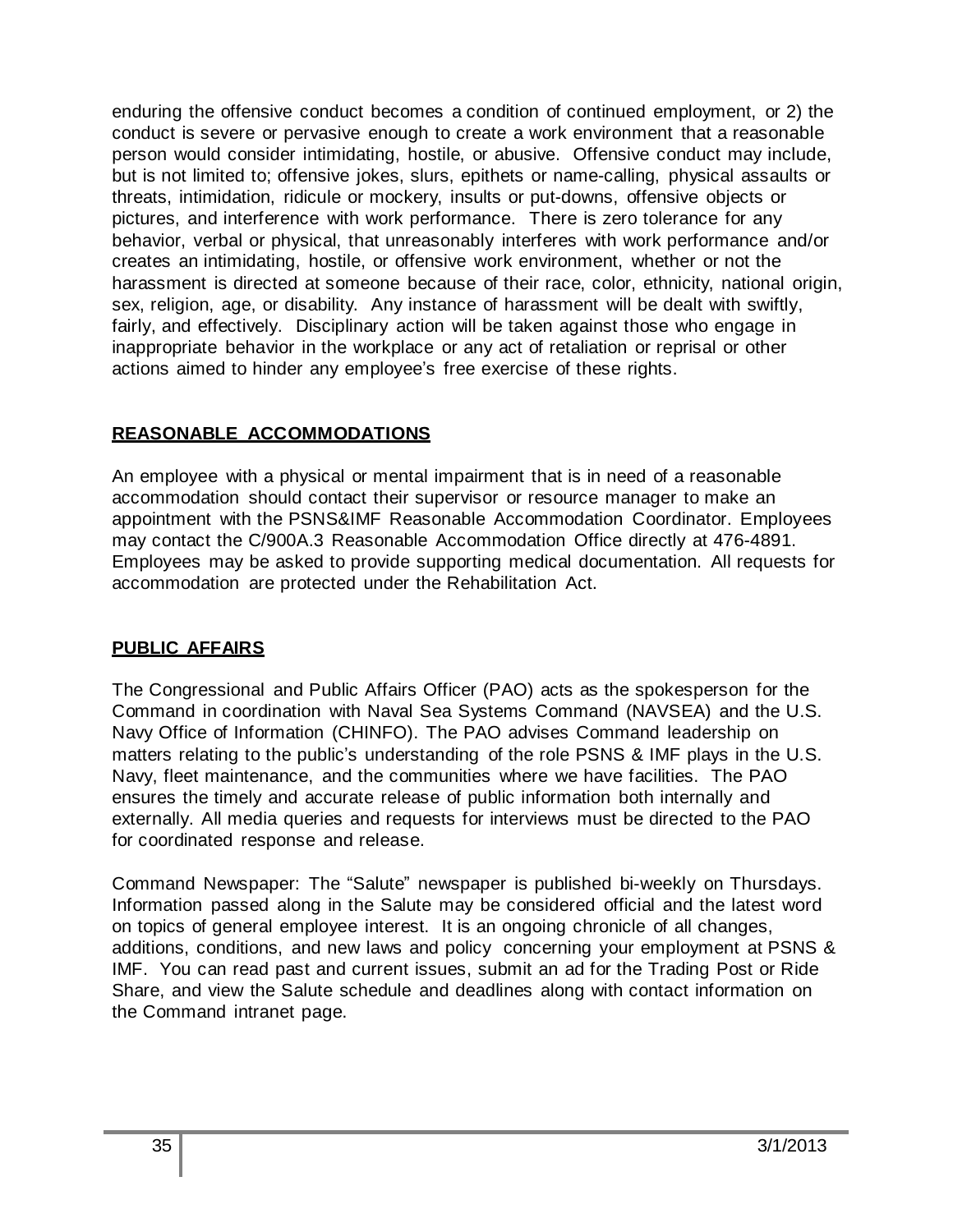**Facebook:** Our vision is to increase communication amongst work force, management, labor, and active duty members on topics such as PSNS & IMF activities, events, opportunities, safety issues, Guiding Coalition initiatives, and relevant breaking news.

Information provided here represents the personal opinions of the original authors. This site is available to the public. No information you consider confidential should be posted to this site. By posting to this site, you agree to be solely responsible for the content of all information you contribute, link to, or otherwise upload to the website. We need to be cautious when posting things about the military community.

Limit what you say about:

- Military movements or location of units
- Any issues with the command or vessel/equipment
- Anything concerning security

Don't discuss:

- Detailed information about missions of assigned units
- Details concerning locations and times of unit deployments
- Personal transactions that occur in large numbers
- References to trend in unit morale
- Personnel problems
- Details concerning security procedures

Operation Security (OPSEC) not only protects Sailors and commands, but it protects family members and friends on the home front by denying phishers, scammers, id thieves and others the personal or operational information they need to work their schemes.

Signing up for or checking PSNS & IMF's Facebook web site for updated info or to provide info is ok, just as it is with News You Can Use. Again, we can see who is on it, when and for how long. Any abuse will be seen and appropriate action taken.

The PSNS & IMF Facebook page is: [https://www.facebook.com/PSNSandIMFontheW](https://www.facebook.com/PSNSandIMFontheWaterfront) aterfront

**Personal Facebook use must be done on personal time**. Abuse of this is the same as going to check your stock reports on company time and the command's computer- unauthorized use of government computers.

## **CIVILIAN ASSISTANCE PROGRAM (CEAP)**

CEAP is a voluntary program that offers professional help assessing problems, providing short-term counseling, and referring civilian employees to other specialized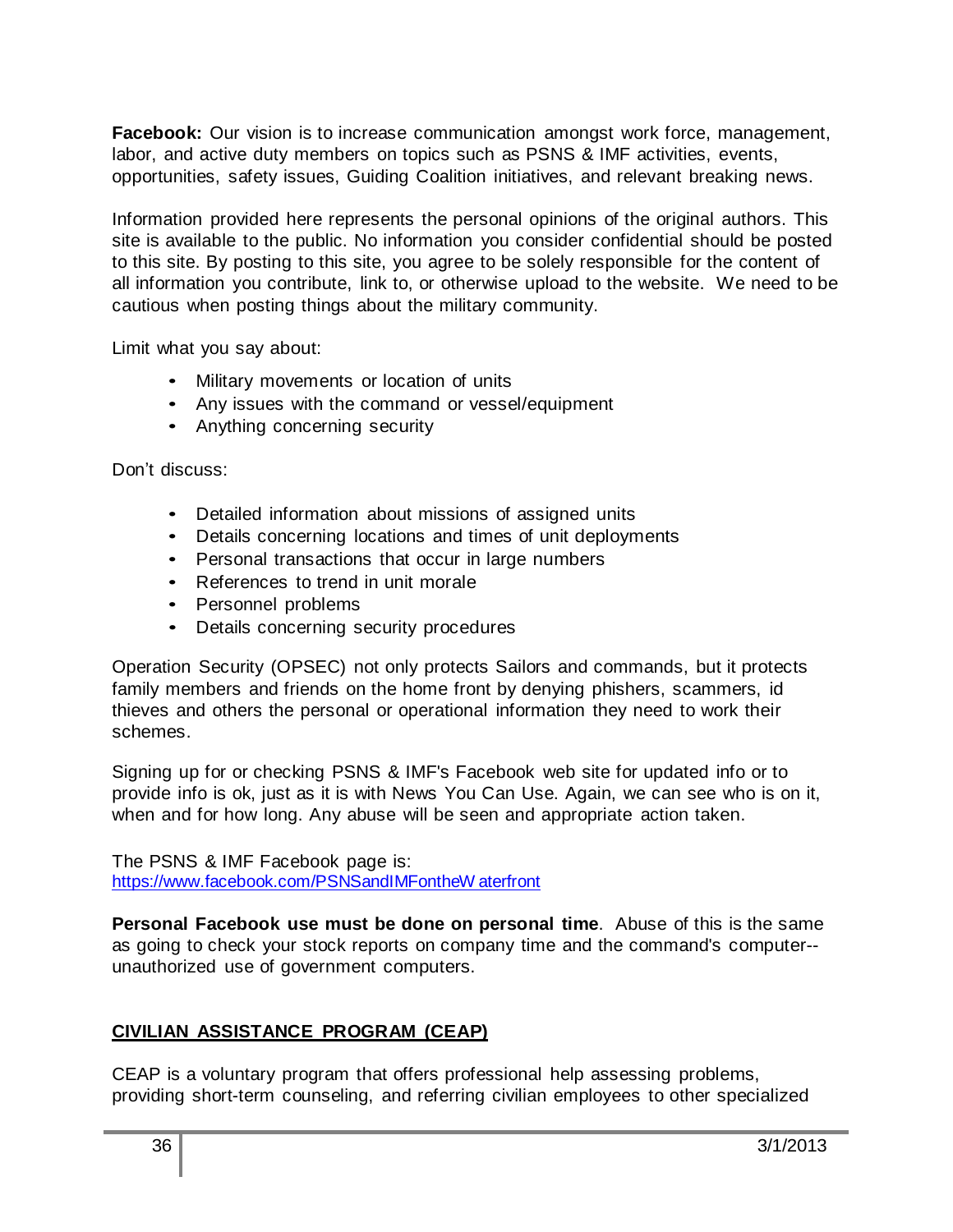professionals. This service is an investment in the health, happiness, and long-term success of the civilian work force.

There is no cost to employees who meet with the CEAP Administrator. The Administrator may recommend outside treatment and professional services which can result in personal expense. The CEAP Administrator will work with the employee to identify the best available outside treatment programs and services in line with the employee's individual finances.

CEAP helps with any type of personal problems which may interfere with job performance, such as:

- Alcohol and/or drug use
- Emotional and mental stress
- Relationship and family matters
- Financial concerns

The employee's Official Personnel Folder (OPF) will not contain anything related to participation in the CEAP. In addition, in accordance with 42 CFR, information regarding discussions with employees under the CEAP cannot be disclosed without the employee's permission, except as mandated by federal and/or state law.

The CEAP phone number is 476-4455.

## **CHILD CARE**

Employees of PSNS & IMF are eligible for child care provided by Navy Child and Youth Programs. Child care fees are based on total family income and are reviewed annually. This program operates on priority for access and wait lists to eligible facilities.

A child care subsidy program through the National Association of Child Care Resource and Referral Agencies (NACCRRA), titled Military Child Care in Your Neighborhood (MCCYN), is available to all Naval Base Kitsap civilian employees to help pay for non-Navy child care while waiting for a Navy child care opening.

For detailed information and to request child care, visit [www.navylifepnw.com](http://www.navylifepnw.com/) (click on Child and Youth). For emergencies, specialty hours, or other possible situations, contact the Naval Base Kitsap Bremerton Child Development Center at (360) 476-8666 for assistance. It is highly advised you register as soon as you know you have child care needs, i.e. pregnancy or moving to the area as wait times for child care vary.

Additional child care resources can be found through Washington State Child Care Resources and Referral at www.childc arenet.org. It links local child care resources and referral programs serving every county in the state. This is an excellent resource for parenting tips and aide in searching for child care.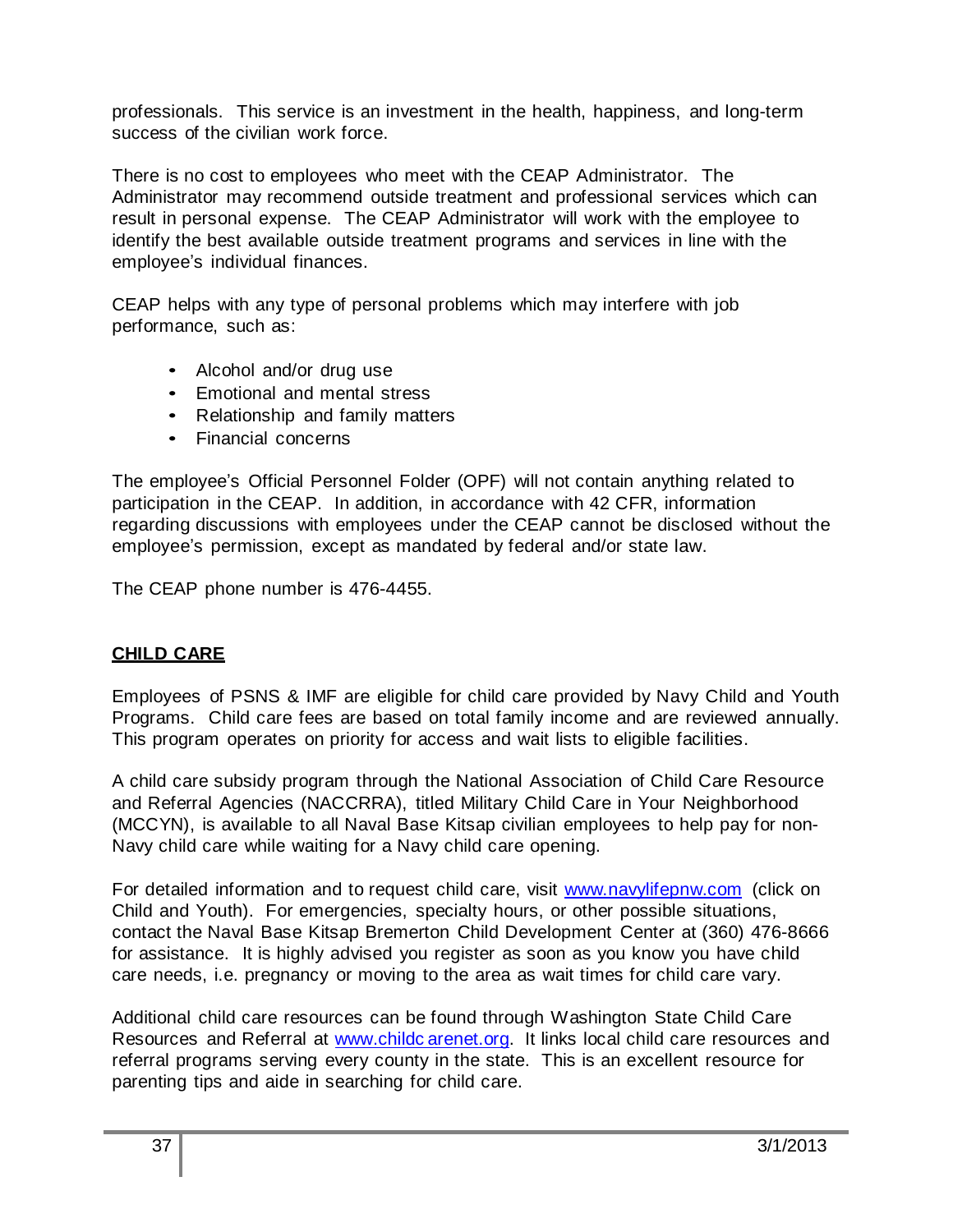## **OTHER EMPLOYEE BENEFITS AND SERVICES**

**Expressing Stations:** There are over a dozen expressing stations located in various women's restrooms around the Command. These spots provide accommodations for breastfeeding mothers to express milk. Each private site has a chair, table for equipment, accessible electrical outlet, and a sink nearby with a clean, safe water source. Limited time on the clock is allowed for expressing milk. More information can be found in the PSNS & IMF Work Place Breastfeeding Expressing Policy (PSNS & IMFINST 5300.3).

**Food Services:** Employee Food Services (EFS) provides food and revenue for shop and office Recreation Committees. EFS administrative offices for the food, food vending, and recreation programs are located adjacent to the food preparation area in the main cafeteria located on the 2<sup>nd</sup> floor of Building 435.

Five smaller waterfront canteens are located in buildings:

- 467 3rd Floor
- 560
- 850A 1st Floor
- 879 2nd Floor
- 1124 2nd Floor
- 460

Two espresso and light food stands are located east and west at Buildings 896 and 448 respectively. Eating areas and vending machines are located in all principal areas of the Command to provide food service outlets in close proximity to all work areas. A wide variety of food is offered at moderate prices.

**Government and Employees' Benefit Association (GEBA):** Any employee of PSNS & IMF, or any other federal government agency, whose health is such that he or she is actually performing the duties of his or her occupation at the time of application, may become a member. Membership is subject to the approval of the Board of Directors of the Association and becomes effective on the date the application is approved. You may contact your Administrative Office for applications and copy of the by-laws.

Employees may join the GEBA insurance plan by paying a membership fee of \$5 which covers the first assessment, followed by a bi-annual fee of \$15 for continued coverage. The plan pays to the beneficiary the following within 48 hours (subject to change):

- \$1,000 if you have been a member for less than 2 years
- \$2,000 if you have been a member 2 to 4 years
- \$3,000 if you have been a member 4 or more years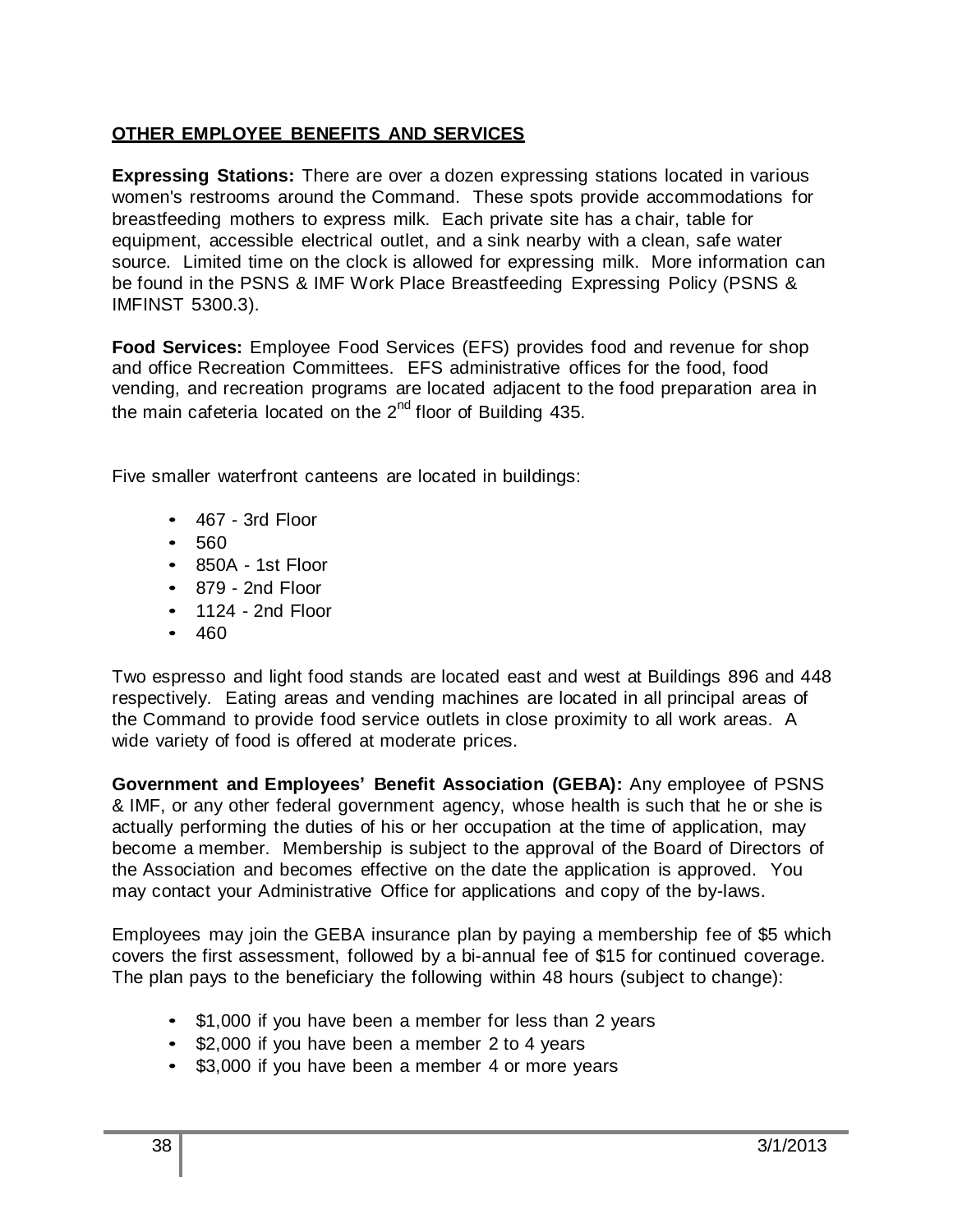**Morale, Welfare & Recreation (MWR**)**:** The Commander, Navy Region Northwest offers MWR programs through their Fleet and Family Support department. They invite all DoD civilian employees to participate in advertised classes, programs, and facility usage, including; fitness, recreation, and dining.

Facilities that are currently open for utilization are (subject to change):

- Fitness & Aquatic Centers
- Auto Hobby Shop
- Outdoor Gear Rental
- Woodworking Shop
- Library
- Tickets & Tours Office
- Bowling Centers
- Ceramics Shop
- Frame Shop
- Camp McKean
- Sam Adams Brewhouse (Bremerton)
- Inside Out Café & Lounge (Bangor)

For more information please contact the MWR Advertising Manager at 476-8696, or visit their website at [http://www.navylifepnw.com/default.aspx.](http://www.navylifepnw.com/default.aspx)

# *NAVY UNITS IN THE PUGET SOUND AREA*

Commander Navy Installations Command (CNIC)/Commander Navy Region Northwest (CNRNW ) Commander Submarine Development Squadron Five Construction Battalion Maintenance Unit 303 Human Resources Service Center Northwest (HRSC) CREDO Pacific Northwest Defense Logistics Agency Maritime, Puget Sound Naval Shipyard and Intermediate Naval Facilities Engineering Command Northwest (NAVFAC-NW ) Fleet Logistics Center (FLC) Naval Air Station Whidbey Island (NAVAIRSTA Whidbey) Naval Base Kitsap (NBK) Naval Undersea Warfare Center Keyport (NUW C Keyport) Naval Hospital Bremerton (NAVHOSP Bremerton) Naval Magazine Indian Island Naval Reserve Center Naval Station Everett (NAVSTA Everett) Navy Band Northwest Submarine Group Nine (COMSUBGRU Nine) Submarine Squadron Seventeen Submarine Squadron Nineteen Transient Personnel Unit, Puget Sound Trident Training Facility Bangor (TTF Bangor)